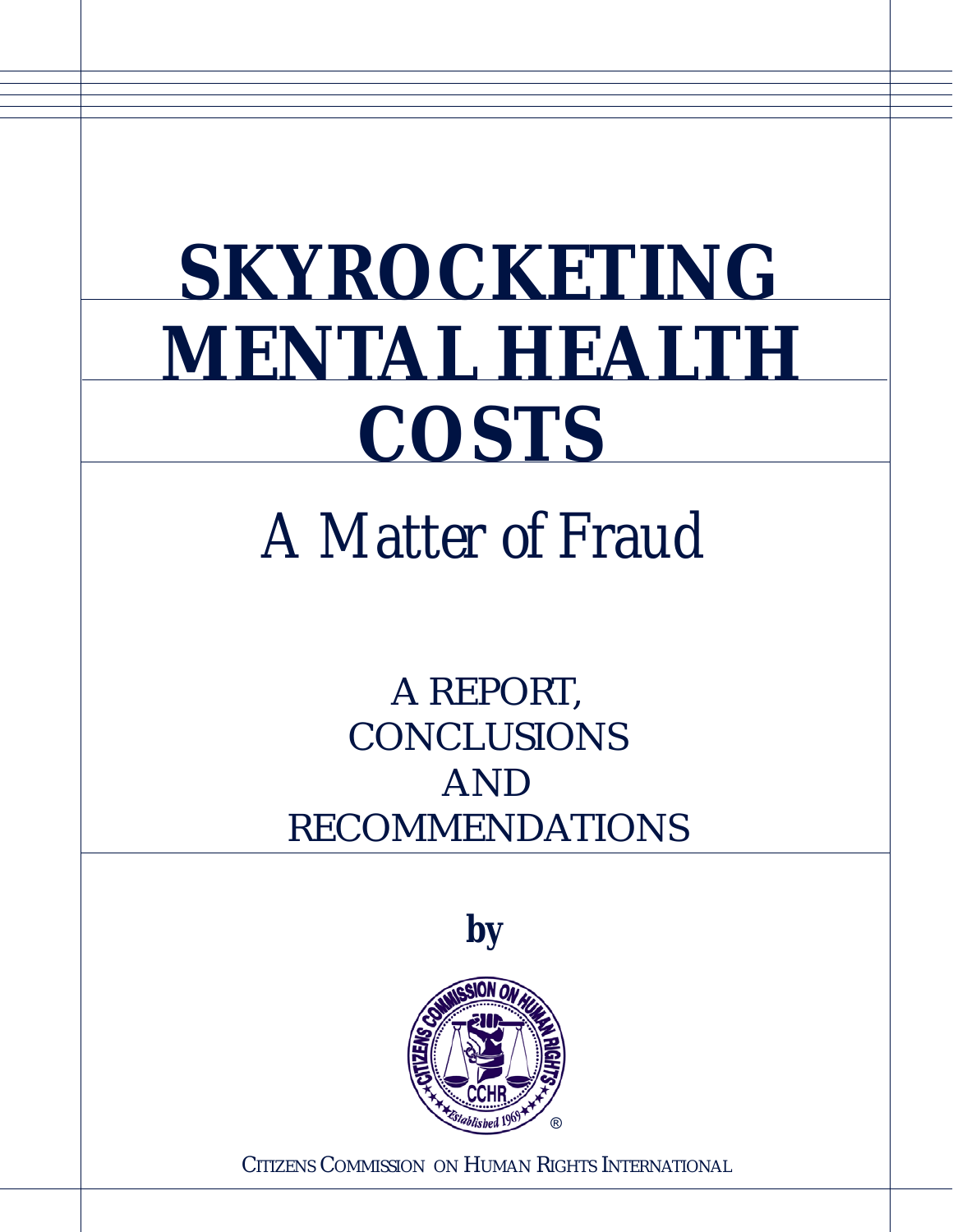## **SKYROCKETING MENTAL HEALTH COSTS**

*A Matter of Fraud*

Report, Conclusions & Recommendations by the Citizens Commission on Human Rights®

### **Contents**

| • Introduction                                                                                                                                                                                      | Page 2            |
|-----------------------------------------------------------------------------------------------------------------------------------------------------------------------------------------------------|-------------------|
| • Chapter One<br>The Dangers of Psychiatric Labeling                                                                                                                                                | Page 5            |
| • Chapter Two<br>Misdiagnosing Children: Economic and Human Costs                                                                                                                                   | Page 10           |
| • Chapter Three<br>Psychiatric Drugs Create Financial Crisis                                                                                                                                        | Page 13           |
| • Chapter Four<br>Fraud in the Mental Health System                                                                                                                                                 | Page 16           |
| • Chapter Five<br><b>Workable Mental Health Alternatives</b>                                                                                                                                        | Page 19           |
| • Recommendations that Work                                                                                                                                                                         | Page 21           |
| • The Citizens Commission On Human Rights                                                                                                                                                           | Page 22           |
| • Endorsements of CCHR                                                                                                                                                                              | Page 23           |
| • References                                                                                                                                                                                        | Page 24           |
| <b>Appendixes: Summarized Facts for Quick Reference</b><br>• DSM-Driving Up Healthcare Costs<br>· Misdiagnosing Children<br>• Soaring Psychiatric Drug Costs<br>• Fraud in the Mental Health System | <b>Appendix A</b> |
| <b>Supporting Articles and Media</b>                                                                                                                                                                | <b>Appendix B</b> |
|                                                                                                                                                                                                     |                   |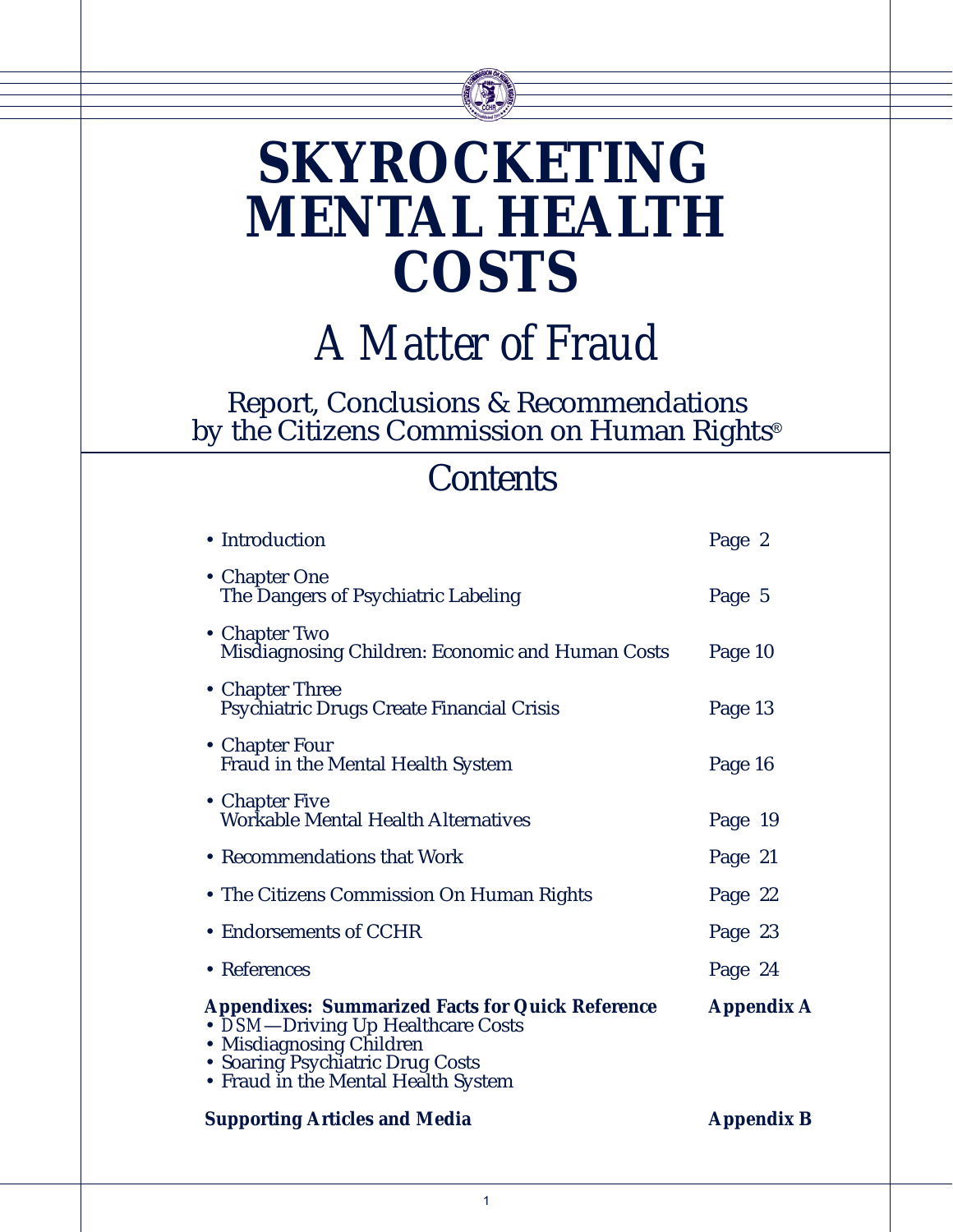## INTRODUCTION

### **Funding a Scientific Sham**

*"Everyone is neurotic. I have no trouble giving out diagnoses. In my office I only see abnormal people. Out of my office, I see only normal people. It's up to me. It's just a joke. This is what I mean by this fraud, this arrogant fraud....To make some kind of pretension that this is a scientific statement is...damaging to the culture...."* 1

**– Ron Leifer, New York psychiatrist**

group of seasoned business experts in the United States were<br>invited to evaluate a selection of graphs and information<br>representing the history of an anonymous professional<br>healthcare organization. For more than 30 years, invited to evaluate a selection of graphs and information representing the history of an anonymous professional healthcare organization. For more than 30 years, the government had funded the organization—and many of its services were largely covered by insurance—to resolve social problems that it claimed were its area of expertise.

One graph showed the amount of government funding. The other graphs depicted the improvement or decline of the nominated problems. While the funding graph showed a large and constant increase, the performance graphs showed significant decline.

• "These results are horrible and show most likely poor management, poor products and absolutely no success whatsoever," a money and funds manager stated.

• "Obviously there is something wrong…why does the government keep investing in this?" wrote an investment advisor.

The anonymous organization was psychiatry and the continuously worsening problems were drug abuse, suicide, illiteracy, crime, and mental illness.

Some critics might say, "Analyzing the field of mental health care in this way reduces human suffering to mere numbers on a spreadsheet. You cannot put a price on helping those who suffer mental illness." But unless results are measured, there is no accurate way to determine if results are improving or worsening. And the results are not improving. Despite receiving colossal increases in government funding and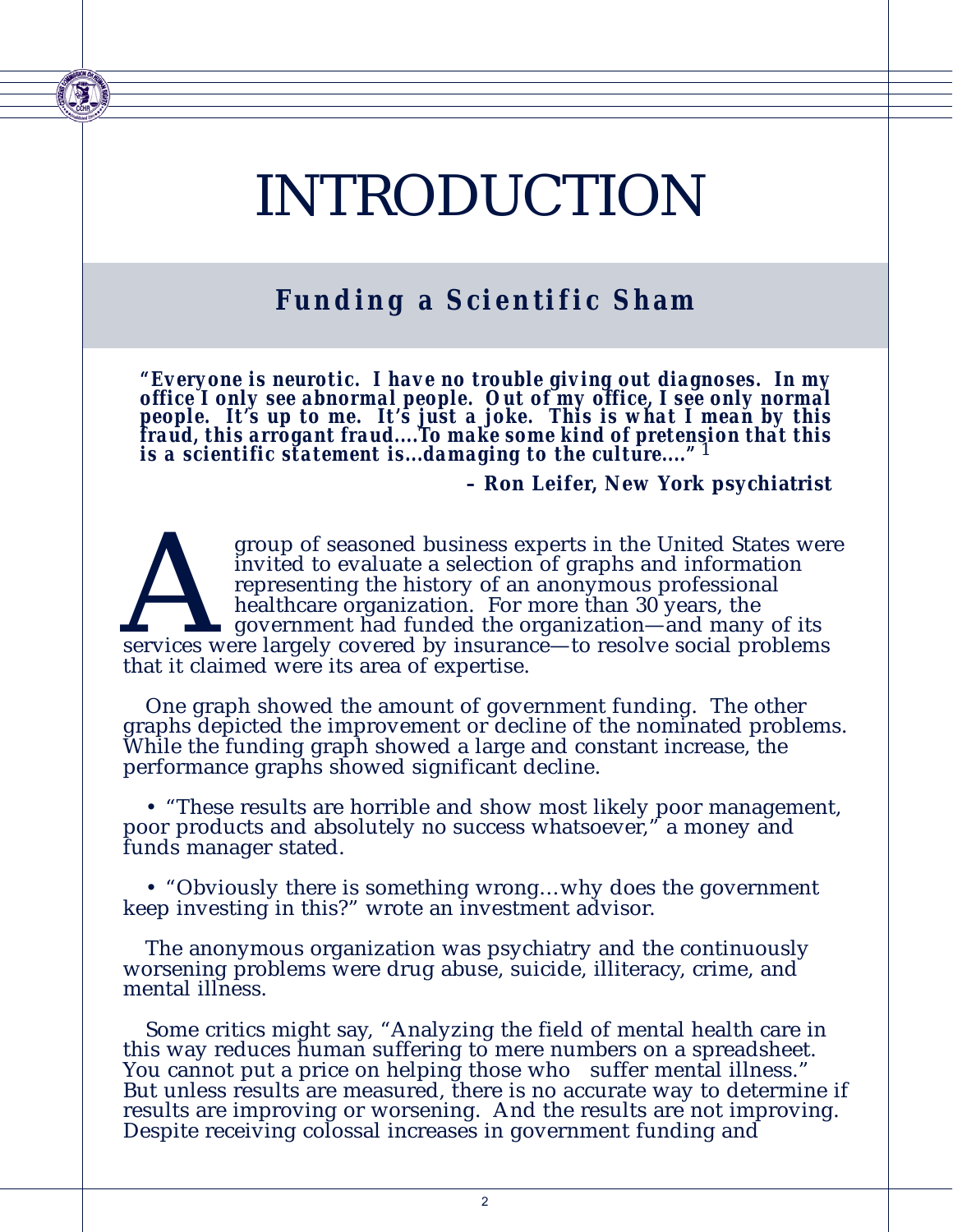mandated mental health insurance coverage for its treatments, psychiatry has only made things drastically worse.

• The main factor in this is the widespread acceptance of the American Psychiatric Association's *Diagnostic and Statistical Manual of Mental Disorders* (*DSM-IV*). This defines mathematical, reading, spelling and writing problems as "mental disorders." The child who is unable to read properly, who fidgets in class and doesn't focus, is no longer taught phonics, but is labeled with "Attention Deficit Hyperactivity Disorder" (ADHD). He is also prescribed a cocaine-like stimulant that studies show does not improve academic performance.

• Because *DSM*—with its ever-expanding list of mental illnesses and no cure—is a fundamental component of insurance reimbursement, mental

**In spite of receiving huge increases in government funding and mandated insurance coverage for treatment of apparent mental illness, psychiatry has managed to make things drastically worse.**

health treatment costs up to 300% more than general medical treatment. Countless numbers of patients are unnecessarily and, thereby, fraudulently treated.

• Professors Herb Kutchins from the California State University, Sacramento, and Stuart A. Kirk from the University of New York, say DSM is an unreliable "diagnostic tool." "In practical terms, this means that many people who do not have any mental disorder (although they may have other difficulties) will be inappropriately labeled as mentally ill and those who have a mental disorder will not have it recognized. It means that reimbursement systems tied to diagnostic categories will be misused…."<sup>2</sup>

• In 1995, psychologist Jeffrey A. Schaler, said: "The notion of scientific validity, though not an act, is related to fraud. Validity refers to the extent to which something represents or measures what it purports to represent or measure. When diagnostic measures do not represent what they purport to represent, we say that the measures lack validity. If a business transaction or trade rested on such a lack of validity, we might say that the lack of validity was instrumental in a commitment of fraud. The *Diagnostic and Statistical Manual of Mental Disorders* (*DSM-IV*) published by the American Psychiatric Association…is notorious for low scientific validity."

• Paul Genova, M.D., writing in *Psychiatric Times*, suggests the "*DSM* diagnostic system has outlived its usefulness by about two decades. It should be abandoned, not revised."<sup>3</sup>

More relevant to health insurers is the problem of financial fraud.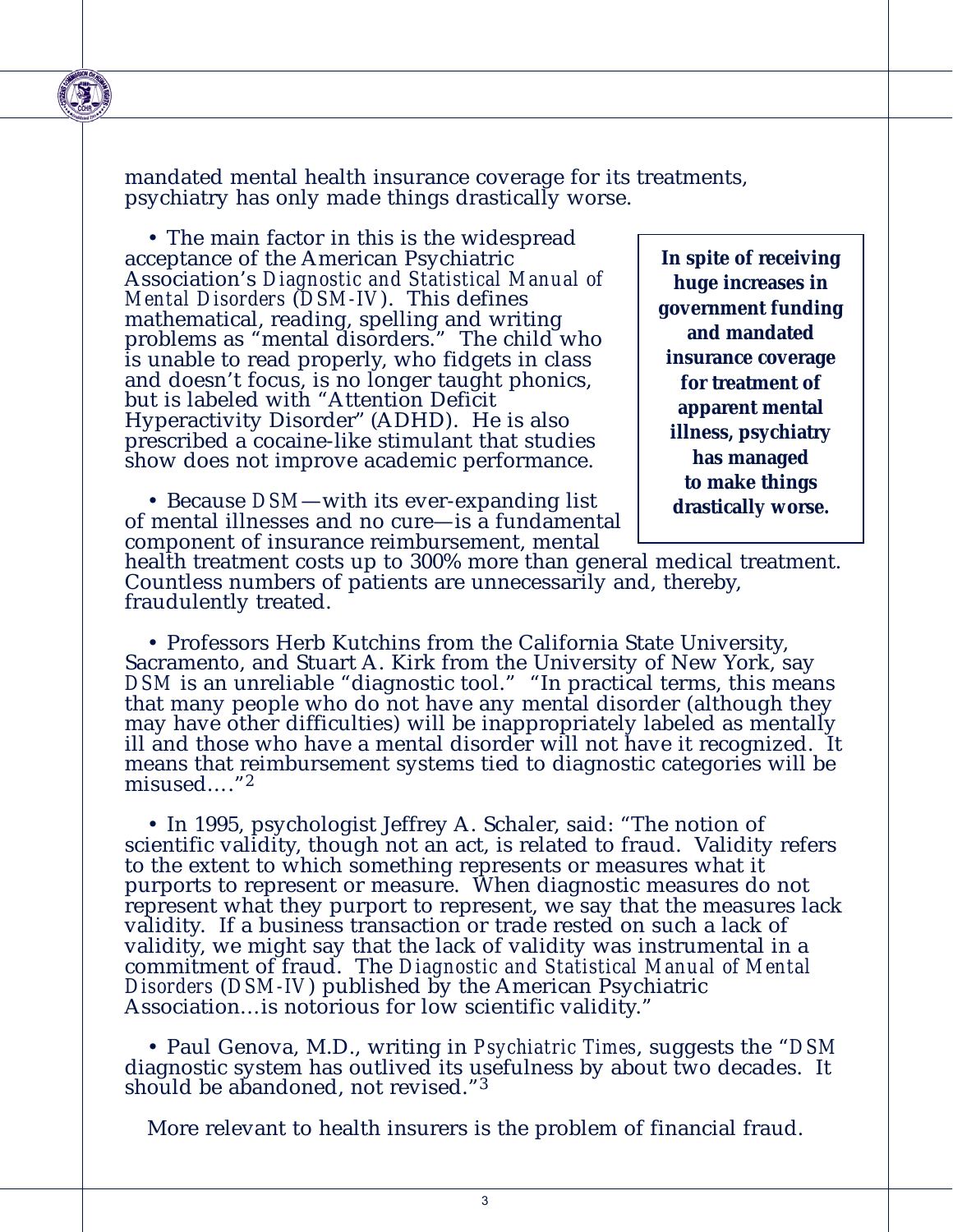

• A 1992 study of Medicaid and Medicare insurance fraud in the United States showed psychiatry to have the worst track record of all medical disciplines.4

• Recently, the U.S. Congressional Budget Office (CBO) estimated that mental health parity would cost American taxpayers \$23 billion over the next ten years. We estimate that at least \$7 billion of this will be defrauded, in addition to the estimated \$20 to \$30 billion that the mental health system is already embezzling per year.

Because of the individual harm and waste of mental health funds committed in the name of *DSM*-styled mental health care today, mental health practitioners should be held fully accountable. We believe that health insurers should demand refunds for mental health treatments that do not achieve a promised result or which result in proven harm to the individual.

We present the information in this report to encourage health insurers to discover more truth about our mental health care systems. We firmly believe that, better informed, health insurers could effect not only great economic savings for themselves and the community, but also indirectly influence real mental health improvement, and even the preservation of life.

Sincerely,

**Jan Eastgate** President, CCHR International

**Bruce Wiseman** President, CCHR United States

**Lloyd McPhee** Health Insurance Broker

**Dr. Megan Shields** Family Practitioner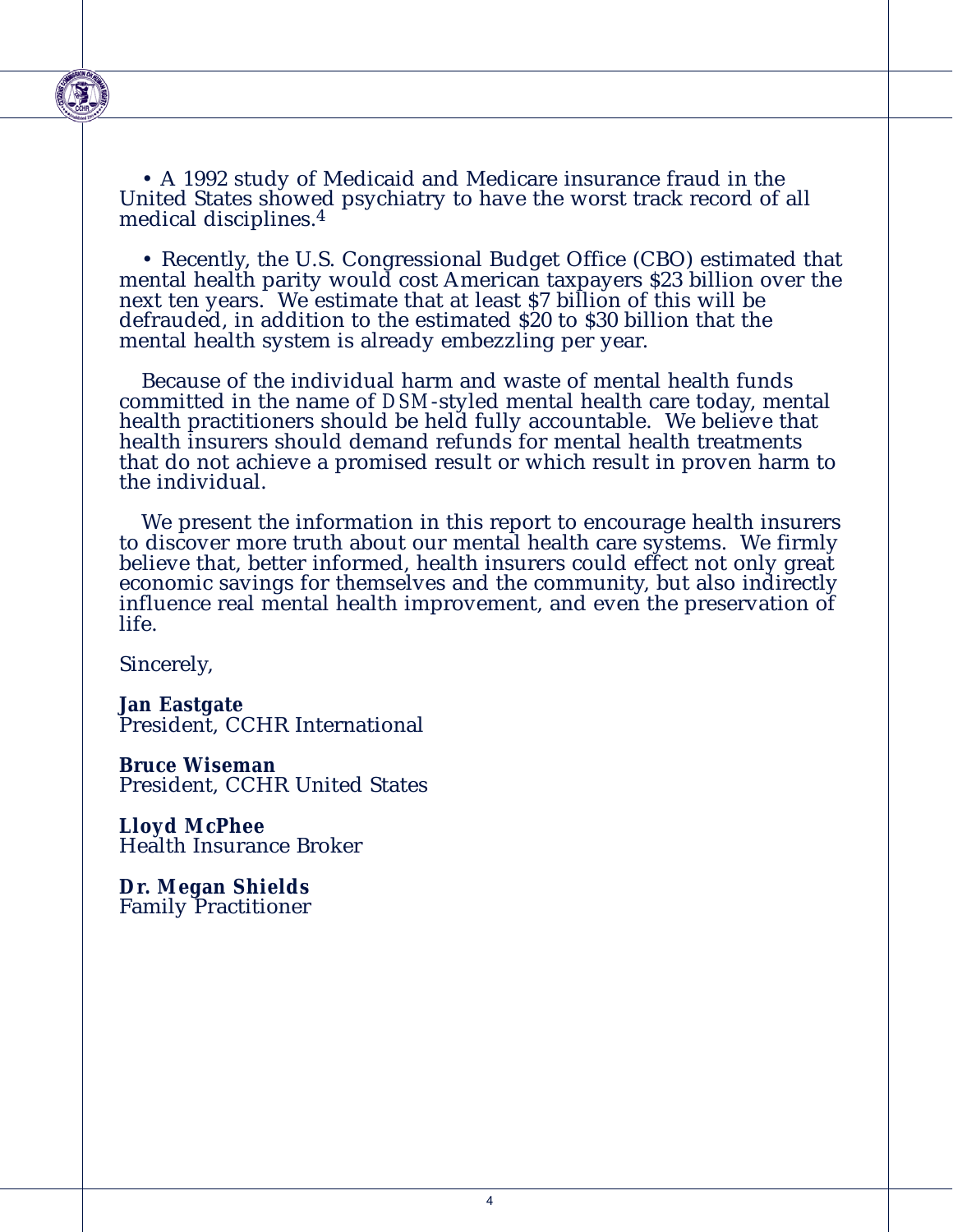### CHAPTER ONE

## THE DANGERS OF PSYCHIATRIC LABELING

### **A Parody of Medicine and Science**

*"As practicing clinicians, we have seen the DSM categories treated like elastic waistbands that stretch to any psychological size."*5

**— Psychiatrists Sally Satel and Keith Humphreys** 

In 2002, Dr. Donald Young, president of the Health Insurance<br>Association of America (HIAA), stated, "The so-called mental health<br>parity legislation...is a misguided effort to provide additional<br>treatment resources for a wi n 2002, Dr. Donald Young, president of the Health Insurance Association of America (HIAA), stated, "The so-called mental health parity legislation…is a misguided effort to provide additional treatment resources for a wide variety of ill-defined and difficult-to- $\Box$  diagnose mental disorders. But, in doing so, it will drive up the cost of Americans to lose their health coverage altogether."

Insurance companies warn that opening the door to all the disorders in the *Diagnostic and Statistical Manual of Mental Disorders* (*DSM*) will drive health costs up steeply.<sup>6</sup> In 2001, Ken Sperling, a health-care consultant for Hewitt & Associates, a Lincolnshire-based employee benefits consulting firm, said that at least, "with an appendectomy, there's no question when you're better and when you return to work. But, with anxiety, who knows?"

#### **"SCIENTIFIC VALIDITY" OF PSYCHIATRY**

As psychiatrists desire to be seen as the social sciences equivalent of physical scientists—physicists, chemists, etc.—it is important to review the scientific validity of psychiatry.

• *DSM* disorders are not discovered by scientific process but voted into existence by a panel of psychiatric peers. Unlike medical diagnosis, psychiatrists categorize symptoms only, not disease. Regarding this, psychiatrist Matthew Dumont wrote: "No argument I might make about the bankruptcy of *DSM-III* and its offspring could be as powerful as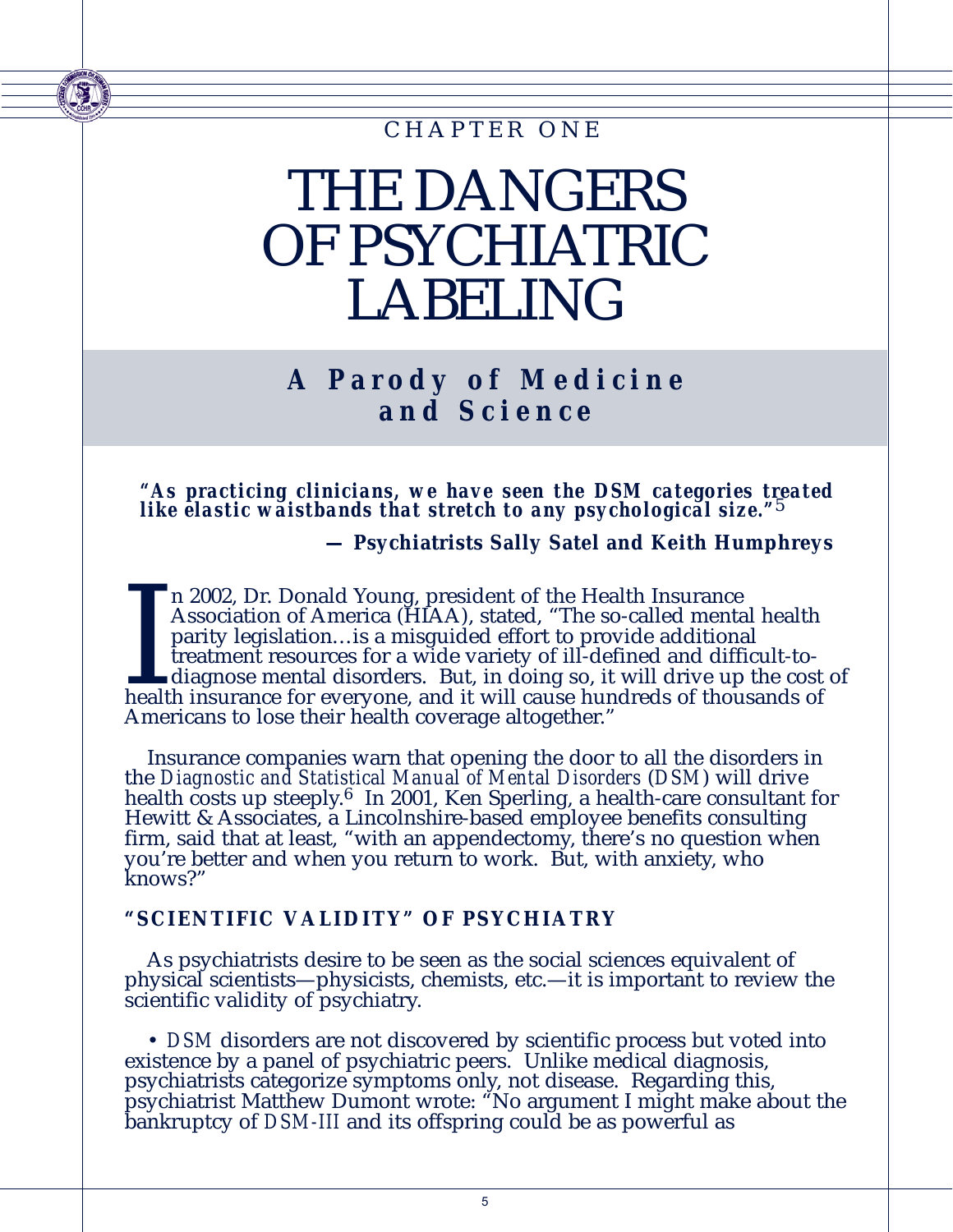

[psychiatrists] own experience in case conferences. Who can calculate the wasted hours of foolish, futile discussion about how to compartmentalize patients who never seem to fit the numbered cubicles in which we are forced...to place them?"7

• Professors Herb Kutchins & Stuart A. Kirk state, "There are indeed many illusions about *DSM* and very strong needs among its developers to believe that their dreams of scientific excellence and utility have come true, that is, that its diagnostic criteria have bolstered the validity, reliability and accuracy of diagnoses used by mental health clinicians." The "bitter medicine" is that *DSM* has "unsuccessfully attempted to medicalize too many human troubles."8

• Dr. Thomas Dorman, internist and fellow of the Royal College of Physicians of Canada, writes, "In short, the whole business of creating psychiatric categories of 'disease,' formalizing them with consensus, and subsequently ascribing diagnostic codes to them, which in turn leads to their use for insurance billing, is nothing but an extended racket furnishing psychiatry a pseudo-scientific aura. The perpetrators are, of course, feeding at the public trough."9

• There is also junk science. According to Peter Huber, author of *Galileo's Revenge: Junk Science in the Courtroom*, "Junk science is the mirror image of real science, with much of the same form but none of the same substance....It is a hodgepodge of biased data, spurious inference, and logical legerdemain [trickery], patched together by researchers whose enthusiasm for discovery and diagnosis far outstrips their skill. It is a catalog of every conceivable kind of error: data dredging, wishful thinking, truculent dogmatism, and, now and again, outright fraud."

• Often tagged "junk science," the *DSM-IV* was voted one of the ten worst psychiatric papers of the millennium in an international poll of mental health experts conducted in England in 2001.

• Dr. Joseph Glenmullen, clinical instructor in psychiatry at Harvard Medical School, stated, "…[T]he current *DSM* is a compendium of checklist diagnoses: cursory, superficial menus of symptoms in which a minimum number (for example, four of eight or three of twelve) is needed to make a particular diagnosis….Any attempt to help patients understand themselves and to effect real change is lost in the rush to diagnose and medicate them."10

#### **PSYCHIATRISTS ADMIT THEY CANNOT DEFINE WHAT THEY ARE TREATING**

• On schizophrenia, the *DSM-II* says, "Even if it had tried, the [American Psychiatric Association] Committee could not establish agreement about what this disorder is; it could only agree on what to call it."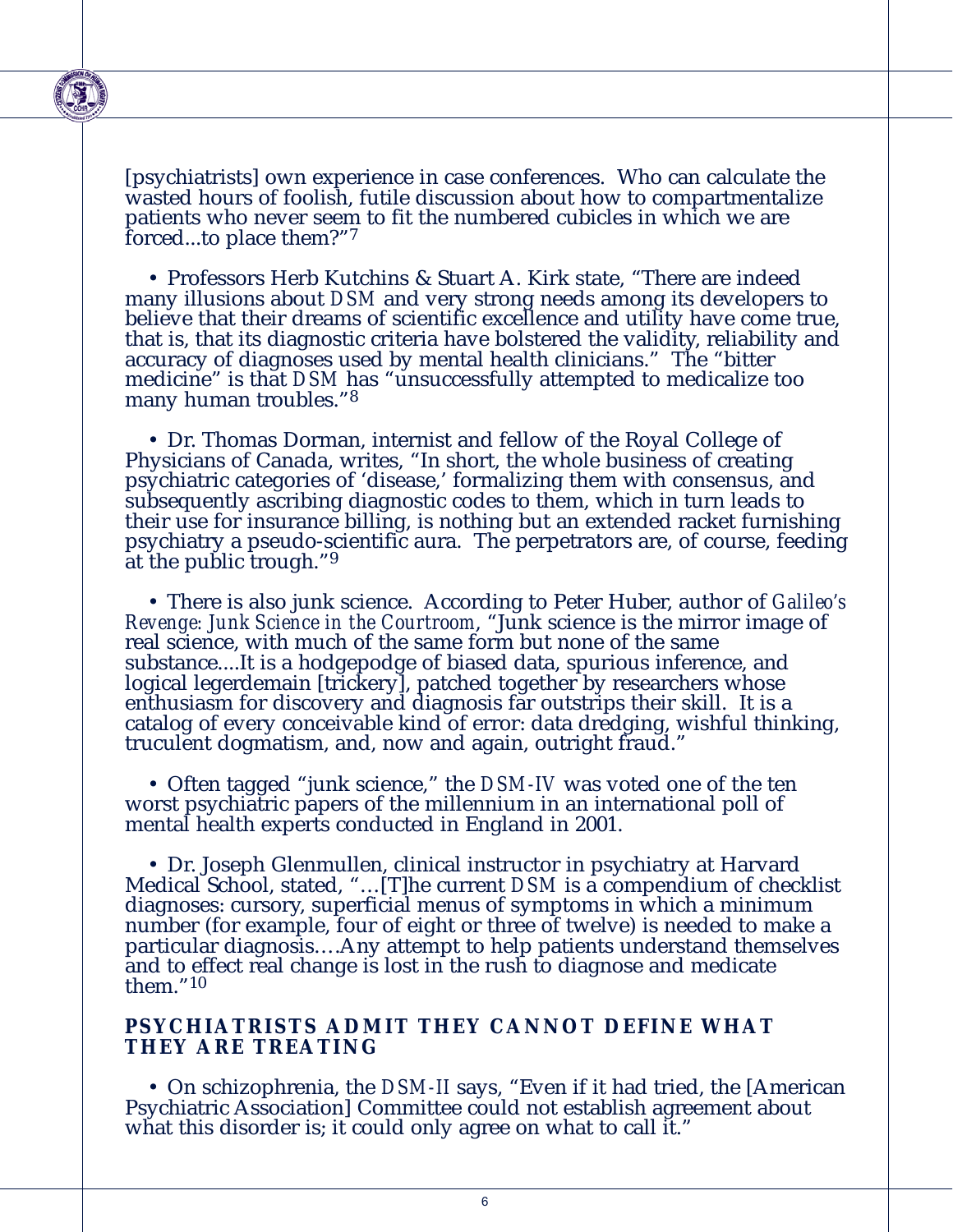

• *DSM-III* stated, "There is no satisfactory definition that specifies precise boundaries for the concept 'mental disorder'.…For most of the *DSM-III* disorders...the etiology [cause] is unknown. A variety of theories have been advanced...not always convincing—to explain how these disorders come about."

• *DSM-IV* says the term "mental disorder" continues to appear in the volume "because we have not found an appropriate substitute."

• An APA Task Force admitted "…[T]here are those who want some or all mental disorders designated as diseases in order to protect reimbursement and research funding."11

• Psychiatric diagnoses are based on politics, not medicine. In 1973, APA committee members voted—5,584 to 3,810—to cease calling homosexuality a mental disorder after gay activists picketed the APA conferences. Attorney Lawrence Stevens comments: "If mental illness were really an illness in the same sense that physical illnesses are illnesses, the idea of deleting homosexuality or anything else from the categories of illness by having a vote would be as absurd as a group of physicians voting to delete cancer or measles from the concept of disease."12"

• Dr. Loren Mosher, psychiatrist and former National Institute of Mental Health schizophrenia researcher, says, "*DSM-IV* is the fabrication upon which psychiatry seeks acceptance by medicine in general. Insiders know it is more a political than scientific document…*DSM-IV* has become a bible and a money making best seller—its major failings notwithstanding….The issue is what do the categories tell us? Do they in fact accurately represent the person with the problem? They don't and can't….If you tell a lie long enough, it becomes the truth."13

#### **MENTAL ILLNESS IS NOT A "TREATABLE BRAIN DISEASE"**

#### *"No single gene has been found to be responsible for any specific mental* disorder."<sup>14</sup> —U.S. Surgeon General's Report on Mental Health, 1999

Review any studies that purport there is a biological or genetic cause for mental disorders and you will find the words: "suggests," "suspect," "believe," "may," "could," "think," "probably," "perhaps," "argue" and every other conceivable verbal safety valve possible.

In psychiatry, no tests or brain scan exists to prove that a "mental disorder" is a physical disease. Disingenuous comparisons between physical and mental illness and medicine are simply part of psychiatry's public relations and marketing campaign.

• Steven Hyman, former director of the National Institute of Mental Health says brain scans (for mental disorders) are "pretty but inconsequential pictures of the brain."15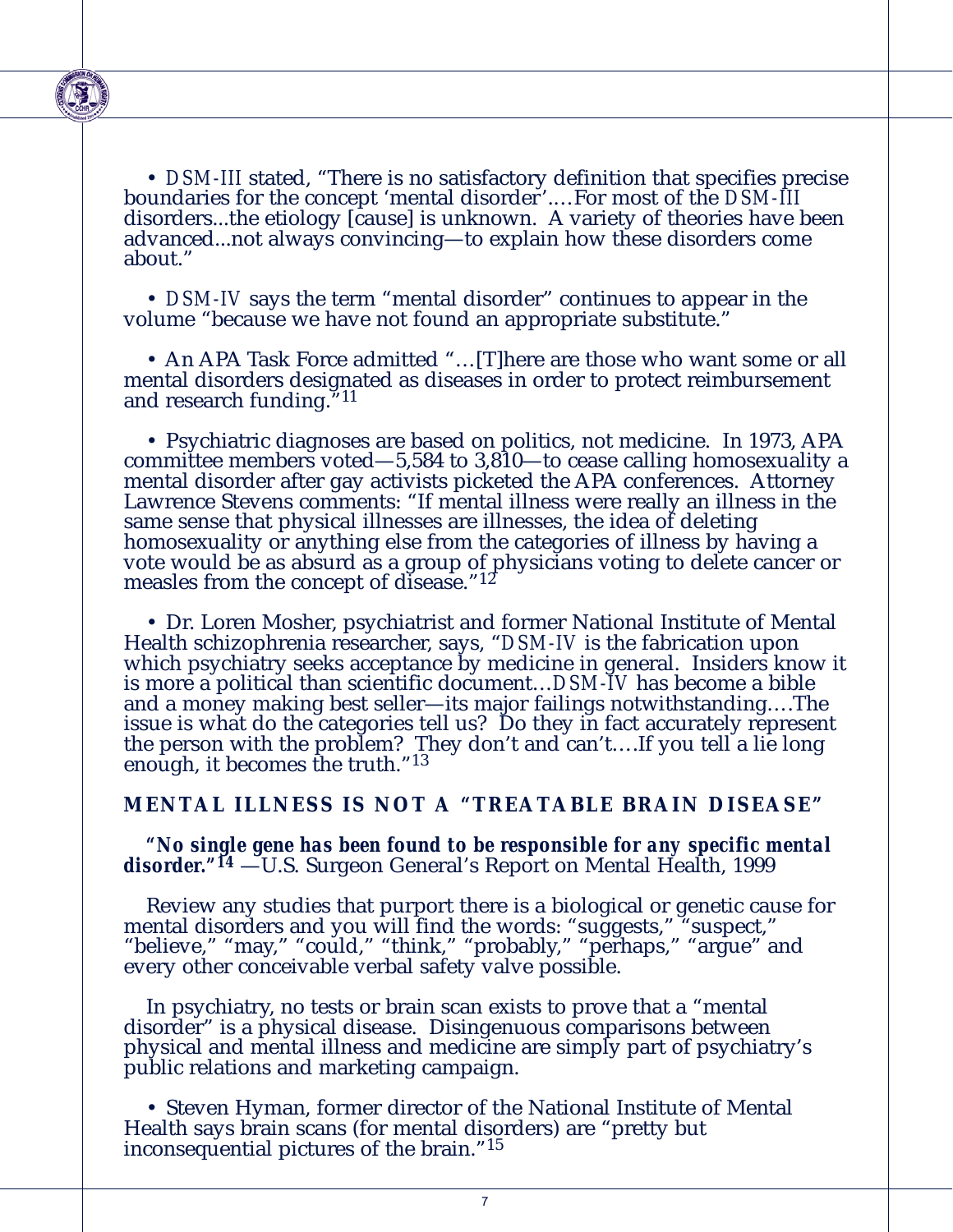• Psychiatrist Joseph Glenmullen wrote in *Prozac Backlash*, "We do not yet have proof either of the cause or the physiology for any psychiatric

**In psychiatry, no test or brain scan exists to prove that a "mental disorder" is a physical disease. Disingenuous comparisons between physical and mental illness and medicine are simply part of psychiatry's orchestrated public relations and marketing campaign.**

diagnosis. In every instance where such an imbalance was thought to have been found, it was later proven false.…No claim of a gene for a psychiatric condition has stood the test of time, in spite of popular misinformation."16

• "There's no biological imbalance. When people come to me and say, 'I have a biochemical imbalance,' I say, 'Show me your lab tests.' There are no lab tests. So what's the biochemical imbalance?" said Dr. Ron Leifer.17

• And psychiatrist David Kaiser says, "...[M]odern psychiatry has yet to convincingly prove the genetic/biologic cause of any single mental illness.…Patients [have] been diagnosed with 'chemical imbalances' despite the fact that no test exists to support such a claim, and...there is no real conception of what a correct chemical balance would look like."18

Biological "no-fault brain diseases" should be

discounted as unproven, fallacious and harmful. Dr. Mosher says these are a "no fault insurance against personal responsibility." Were such a theory valid, treatment would become the responsibility of neurologists.

#### **DSM "DISORDERS" AND "PARITY"**

"We are troubled by the use of the *Diagnostic and Statistical Manual of Mental Disorders, Fourth Edition* (*DSM-IV*).…No other area of medical specialty has similar blanket coverage." Mandated mental health coverage, would cover such "celebrated conditions as Circadian Rhythm Sleep Disorder/Jet Lag (*DSM-IV* 307.45), Partner Relational Problem (V61.1), Malingering (V $65.2$ ) and Oppositional Defiant Disorder (313.81)."  $- E$ . Neil Trautwein, Director of Employment Policy for the National Association of **Manufacturers** 

Speaking about federal mandated mental health parity legislation, Karen Ignagni, president of the American Association of Health Plans, stated: "The Senate bill will require coverage of a range of conditions, including caffeine addiction, jet lag, religious problems, occupation problems."

"When members of Congress think about mental health, they think about schizophrenia," she continued. "I don't think they are aware of the generalities and terms used in the Senate legislation which could increase cost for conditions that are not supported by the scientific research."19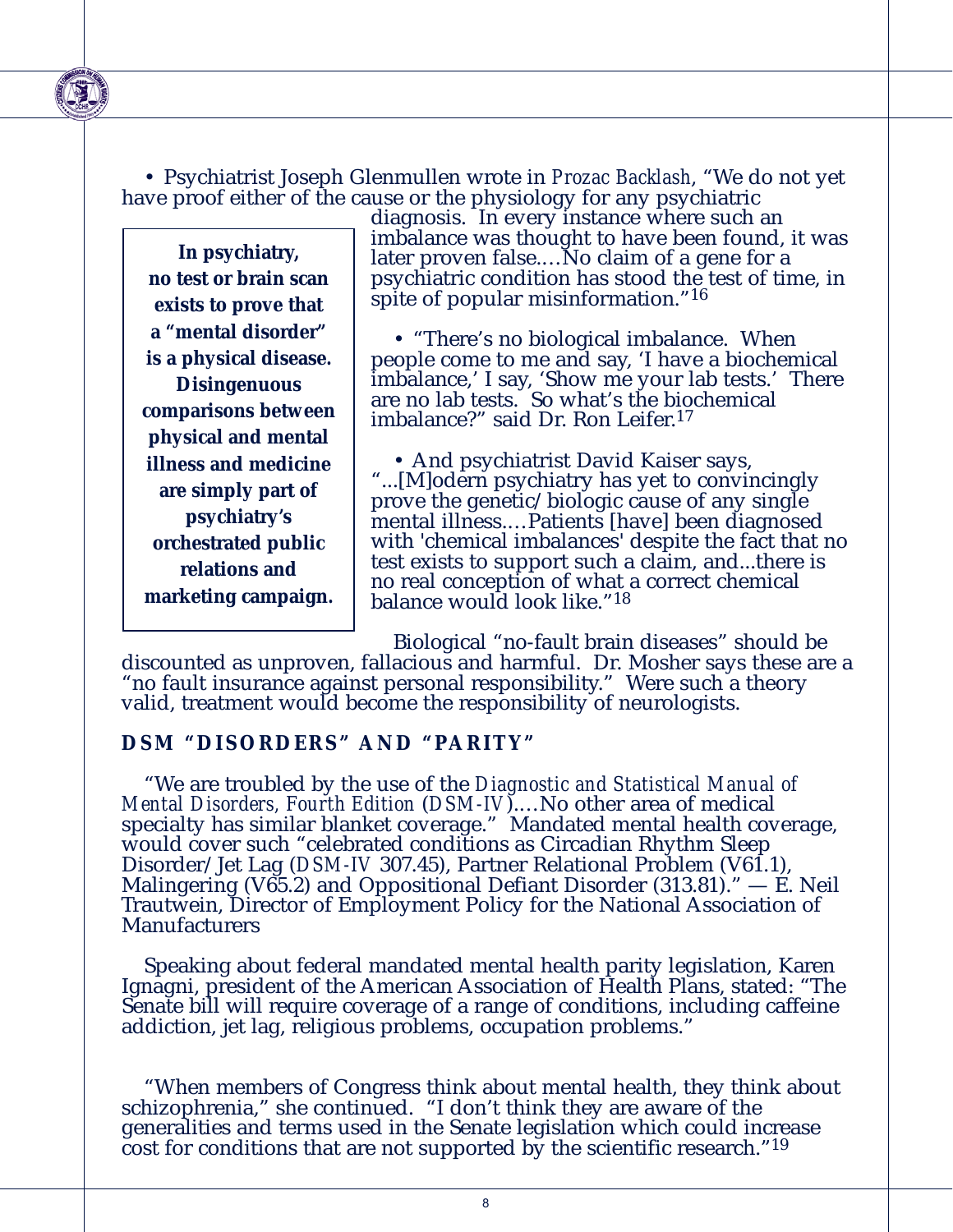#### **CONSIDER THE** *DSM* **DISORDERS THAT INSURANCE COMPANIES WOULD BE EXPECTED TO COVER:**

- **Speech Articulation Disorder, Spelling Disorder, Phonological Disorder**
- **Expressive Language Disorder, Disorder of Written Expression**
- **Mathematics Disorder**
- **Nicotine Use or Withdrawal**
- **•Caffeine Intoxication or Withdrawal**
- **Conduct Disorder, Oppositional Defiant Disorder**
- **Sibling Rivalry Disorder**
- **Phase of Life Problem**
- **Pathological Fire-Setting, Pathological Stealing**
- **Pedophilia, Sexual Desire Disorders**
- **Sexual Abuse of a Child Problem, Physical Abuse of an Adult "Problem"**
- **Unspecified Mental Disorder (when you can't find a billing code to fit the "non-psychotic" behavior presented to you)**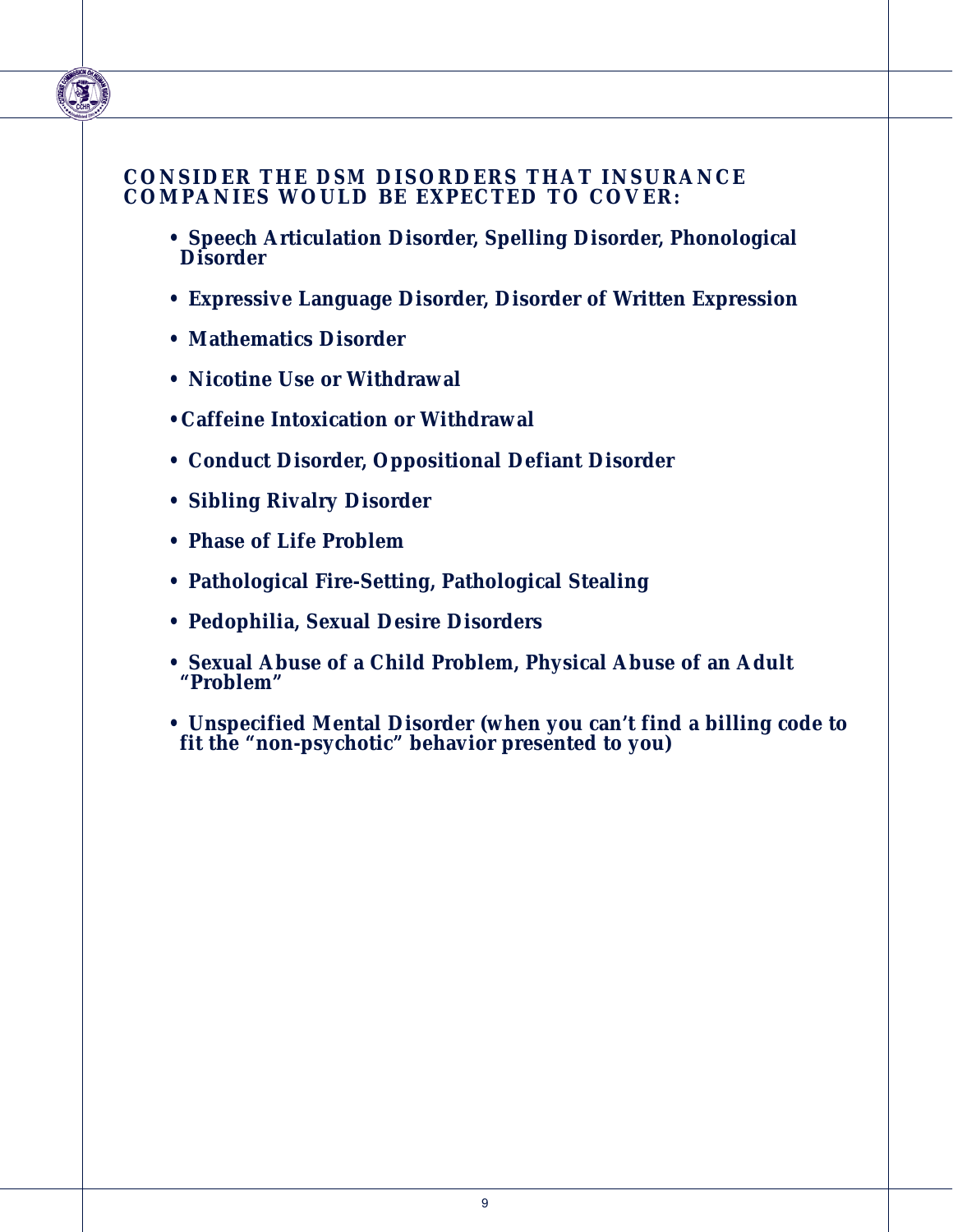### CHAPTER TWO

## MISDIAGNOSING CHILDREN: ECONOMIC AND HUMAN COSTS

### **Facts About Child Labeling and Drugging**

*"ADHD is a fraud intended to justify starting these children on a life of drug addiction….It is malpractice to remain ignorant of the nature of the 'hyperactive child disorder' and ignorant to advise drug treatment which is unscientific and wholly harmful."* 

> **— Dr. Edward C. Hamlyn, Founding Member, Royal College of General Practitioners, U.K.**

Experience of *DSM*, more than six million American children<br>are prescribed mind-altering psychiatric drugs for the learning and<br>behavioral "disorder," Attention Deficit Hyperactivity Disorder (ADHD).<br>Two million more chil are prescribed mind-altering psychiatric drugs for the learning and behavioral "disorder," Attention Deficit Hyperactivity Disorder (ADHD). Two million more children take antidepressant and antipsychotic drugs.

• In 1987, the APA voted by committee to include ADHD in the *DSM*. Within a year, 500,000 children were determined to suffer ADHD, with a 900% increase over the next 15 years and a 665% increase in the production of stimulants to "treat" it.

• The soaring numbers of "mentally disordered" children parallel the increases in the number of mental disorders voted into the *DSM.* In 1952, *DSM* had three "disorders" for infants or children. By 1980, there was a nearly thousand-fold increase in the number of child disorders, including mathematics, arithmetic, spelling and language disorders and oppositional defiant disorder (when a child argues with his parent or teacher).

• *DSM-III* in 1980 added 32 infancy, childhood and adolescent "disorders" and the 1987 revision added another 29. Joe Sharkey, author of *Bedlam: Greed, Profiteering, and Fraud in a Mental Health System Gone Crazy* said this "ushered in a population of children with behavior problems that had never before been considered serious enough to require medical intervention, let alone hospitalization."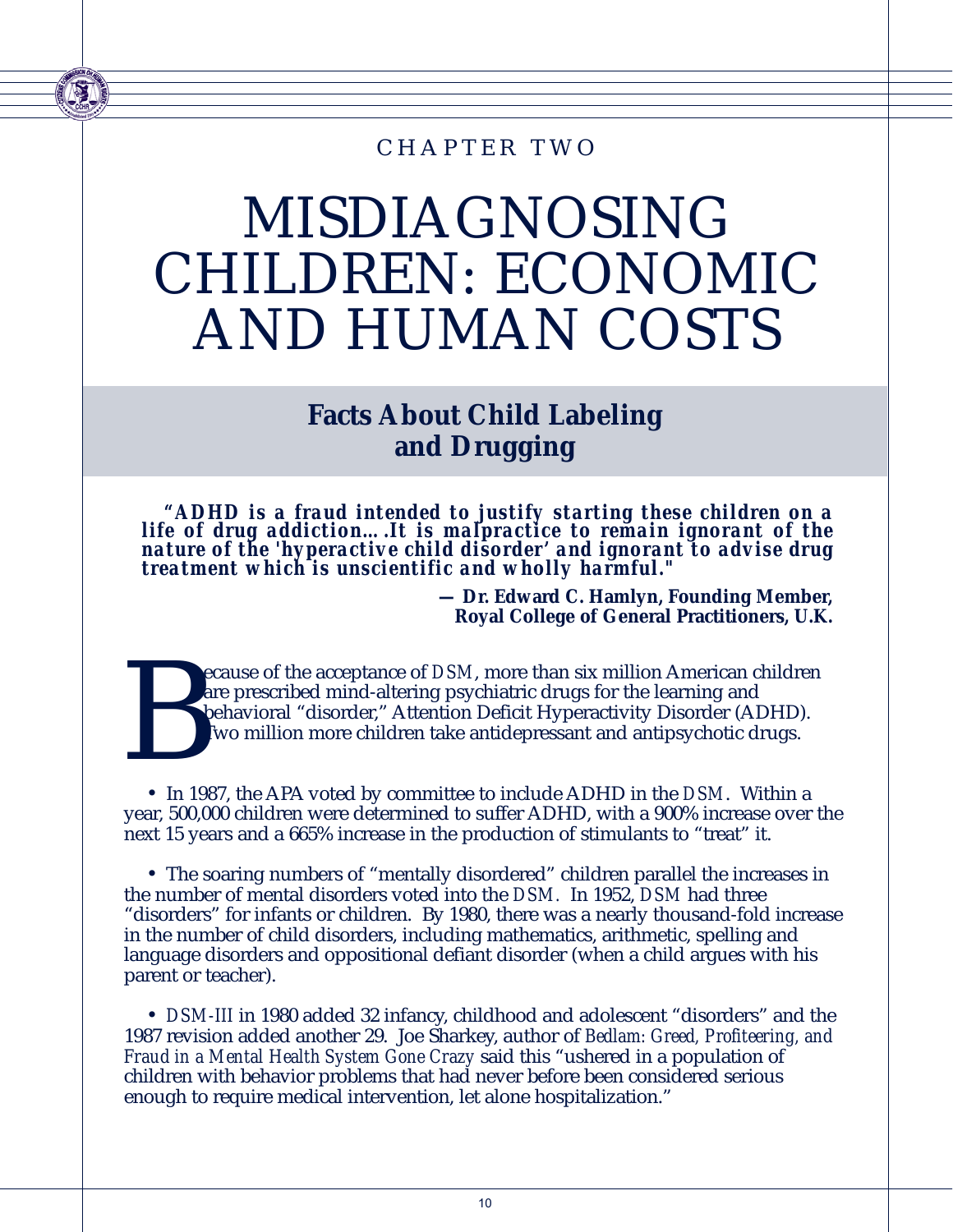

• Today, children barely out of diapers are already diagnosed with mental illness, leading to a substantial increase in prescribed psychiatric drug consumption by very young children in the last 15 years.

• By 1989, more than one-third of child and adolescent patient stays in hospitals were based on *DSM* diagnoses such as "conduct disorder," "adolescent adjustment disorder" and "oppositional defiant disorder."

• According to Dr. Thomas Szasz, Professor of Psychiatry Emeritus, "…hundreds of thousands of children are incarcerated in psychiatric hospitals, most of them, even according to psychiatric authorities, unnecessarily."  $20\text{ A}$  1991 study of 20,000 hospitalized children in America, conducted by Ira M. Schwartz, a social worker at the University of Michigan, confirmed that up to  $75\%$  of admissions were unnecessary.<sup>21</sup>

• Sharkey pinpointed the common denominator: "Pure economics explains the psychiatric hospitals' inordinate interest in children. The profit margin for a psychiatric bed occupied by an adult is 20%. For a child, it's 30%, since children demand less service and attention."

Despite saturation advertising claiming the opposite, the practice of diagnosing educational and behavioral problems as "ADHD" or "learning disorders," and prescribing cocaine-like drugs to treat them, is not conclusive science. The following information presents an alternative perspective for initial consideration by insurance professionals.

• Pediatric neurologist Dr. Fred A. Baughman, Jr. says, "The fundamental flaw...is that ADHD has never been proven to be disease, or anything physical or biological."

• In 1998, a National Institutes of Health Conference of the world's leading ADHD experts found no evidence to confirm ADHD as a brain dysfunction. Its report stated, "…[O]ur knowledge about the cause or causes of ADHD remains largely speculative."

• The University of California at San Francisco's Lawrence Diller, M.D., author of *Running on Ritalin*, sums it up this way: "…[T]he search for a biological marker is doomed from the outset because of the contradictions and ambiguities of the diagnostic construct of ADHD as defined by the *DSM*….I liken the efforts to discover a marker...to the search for the Holy Grail."22

#### **BILLING INSURANCE COMPANIES FOR DRUGGING NORMAL CHILDREN**

*"The psychiatrist does not do any testing. The psychiatrist listens to the history and then prescribes a drug." —* Dr. Mary Ann Block, author of *No More ADHD*

Many medical experts say that psychiatrists are drugging entirely normal children, which insurance companies are expected to cover. Consequently, misdiagnosis within the psychiatric industry is rife. The following are a few examples: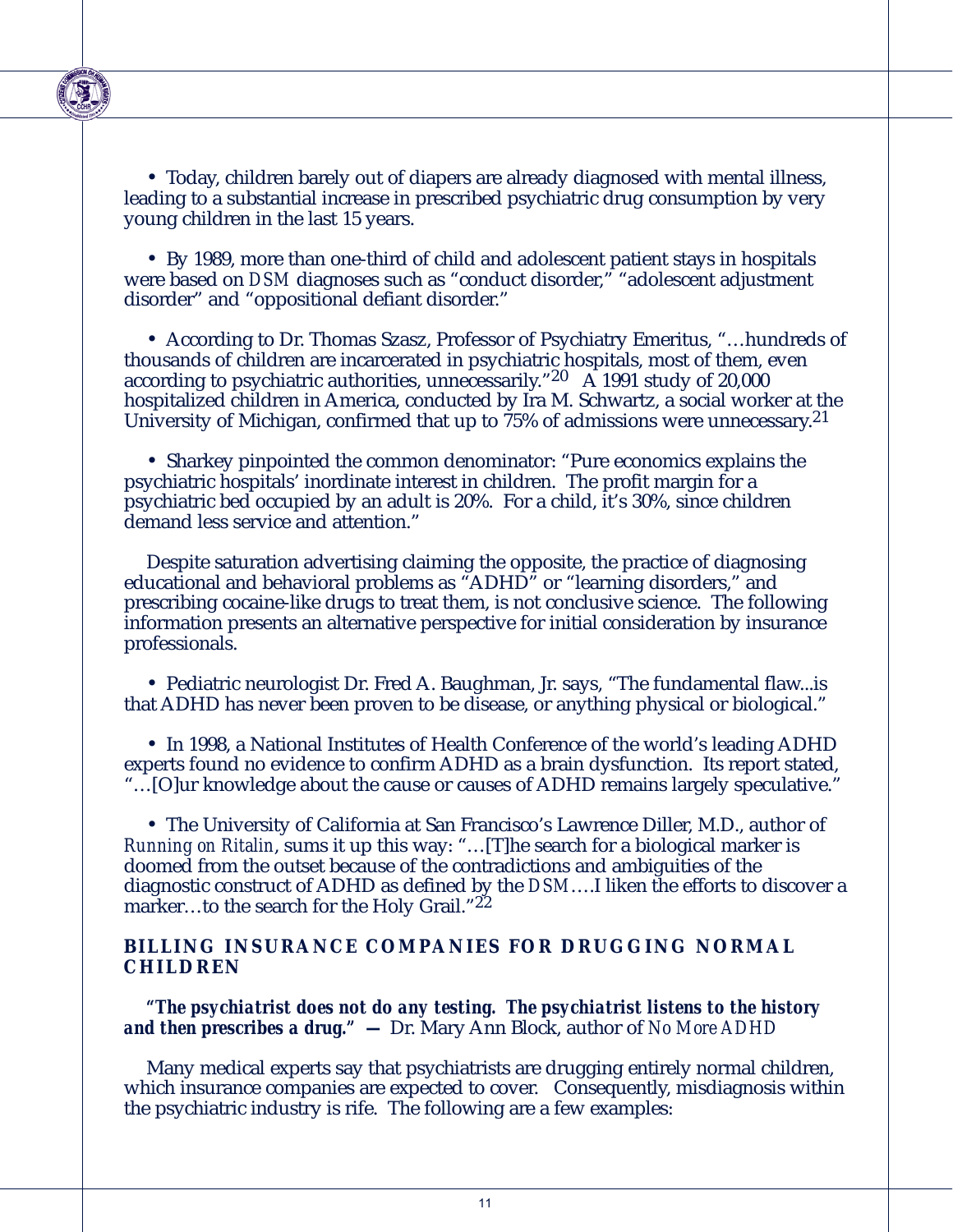

• "Charlie" was a ten-year-old who suffered violent mood swings, yelled obscenities, kicked his sister, couldn't control his temper at school, cursed his teachers and had low grades. He was suspected of having "attention deficit disorder" or "conduct disorder" but was eventually labeled as "hyperactive." His mother was told, "You have two choices: give him Ritalin, or let him suffer." Charlie was put on Ritalin, but a second medical opinion—based on physical examination and thorough testing determined he had high blood sugar and low insulin. Psychiatrist and neurologist Sydney Walker III, stated, "Either condition, if uncontrolled, can lead to mood swings, erratic behavior, and violent outbursts—the very symptoms 'hyperactive' Charlie had exhibited." After proper medical treatment, his "hyperactive behaviors cleared, his aggression and tantrums stopped, and his grades went up."

• Austin from Florida was hailed as "the poster child" for ADHD. He had been kicked out of 11 preschools in three years for doing everything from shouting obscenities and hitting other children to poking a teacher in the eye with a pencil. He was prescribed stimulants. But after a blockage was removed from his colon, he suddenly stopped terrorizing his teachers and classmates. Austin, who is now nine, was able to sit quietly and was a joy to be around. He gave up the medication. His mother said she never would have thought to connect Austin's behavior with the chronic constipation he had suffered since infancy. "The bad behaviors disappear as soon as the impaction is removed," said Dr. Paul Hyman, chief of pediatric gastroenterology at the University of Kansas Medical Center in Kansas City.23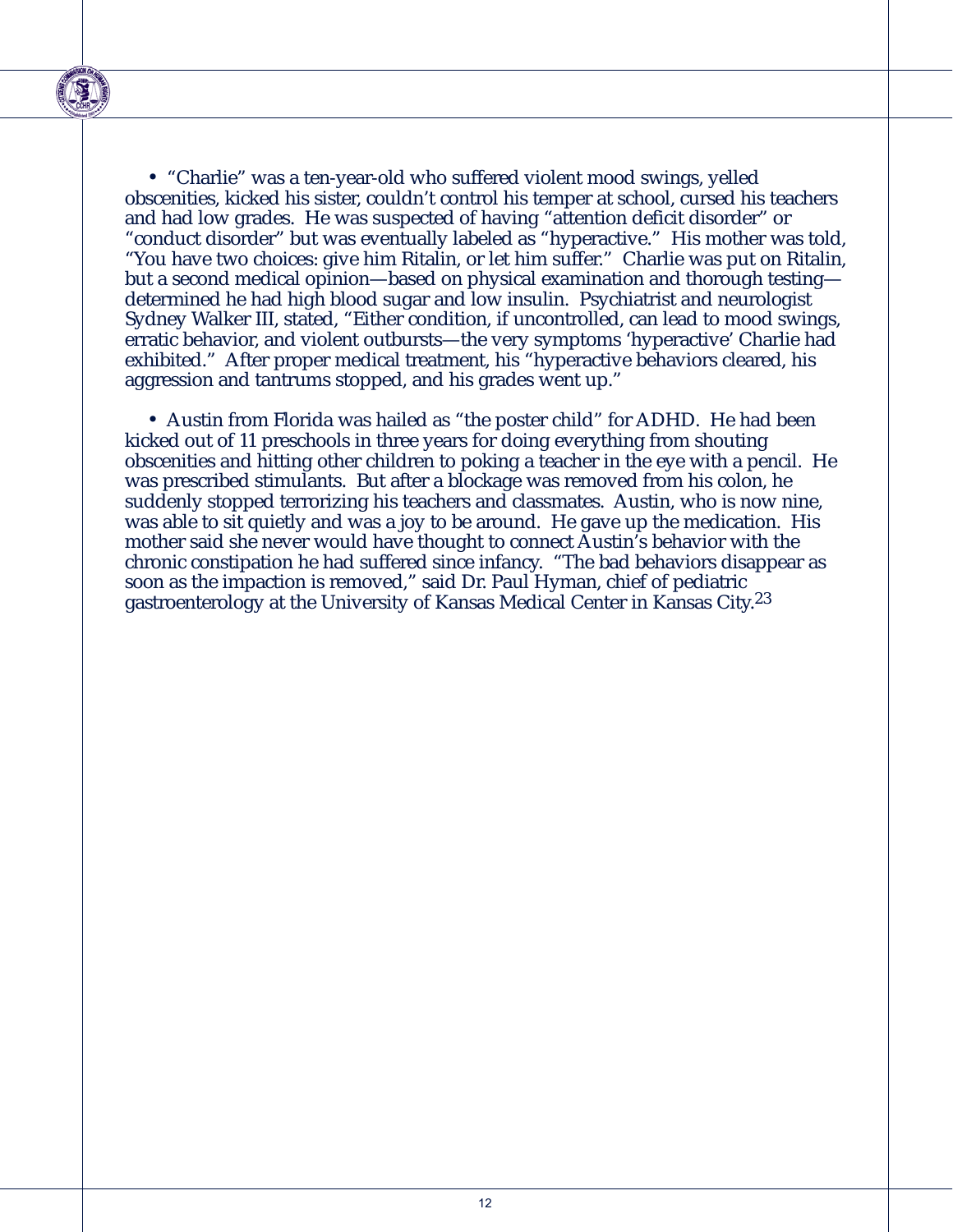## PSYCHIATRIC DRUGS GREATE FINANCIAL CRISIS CHAPTER THREE

**Facts About Psychiatric Drugs and Harm**

*"It's important to remember...that a number of DSM-oriented psychiatrists have, to a large degree, abandoned the science of differential diagnosis, and thus consider most psychiatric illnesses 'incurable.' This leaves them with only two weapons: psychotherapy and drugs. It's not surprising that they're among the first to leap on each new drug bandwagon; like long-ago doctors who recommended bleeding for every ailment, they have little else to offer.…"* 

> **— Dr. Sydney Walker III, psychiatrist, neurologist, author of** *A Dose of Sanity*



cording to the Employee Benefit Research Institute, mental health<br>treatment costs 200% to 300% more than medical treatment.<sup>24</sup> In t<br>Aetna and Blue Cross/Blue Shield began offering generous covera<br>mental health services. treatment costs 200% to 300% more than medical treatment.<sup>24</sup> In the 1950s, Aetna and Blue Cross/Blue Shield began offering generous coverage for mental health services. While their total healthcare expenditures tripled between 1966 and 1975, mental health care expenditures increased by more

• In Maryland, a 1992 Blue Cross/Blue Shield Association documented outpatient mental health care visits increased 71% once insurance mandates were expanded—from 448,000 in 1983 to 800,000 in 1986.26

• Dr. Mark Schiller, psychiatrist and Senior Fellow in Medical Studies at the Californiabased Pacific Research Institute for Public Policy, states that "historically, psychiatric and substance abuse facilities quickly appear to take advantage of new insurance reimbursement sources. These facilities go on to promote their services extensively, leading to further increases in expenditures and ultimately higher insurance premiums."<sup>27</sup>

• Mandated chemical dependency treatment coverage alone has already increased costs by 9% in those states that have adopted this type of mandate.28

• According to a recent study by the Health Enhance Research Organization, a consortium of employers, "depressed" employees incurred 70% more medical costs than employees without such problems.<sup>29</sup>

• Coverage for psychiatric hospital stays alone increase premiums by 12%.<sup>30</sup>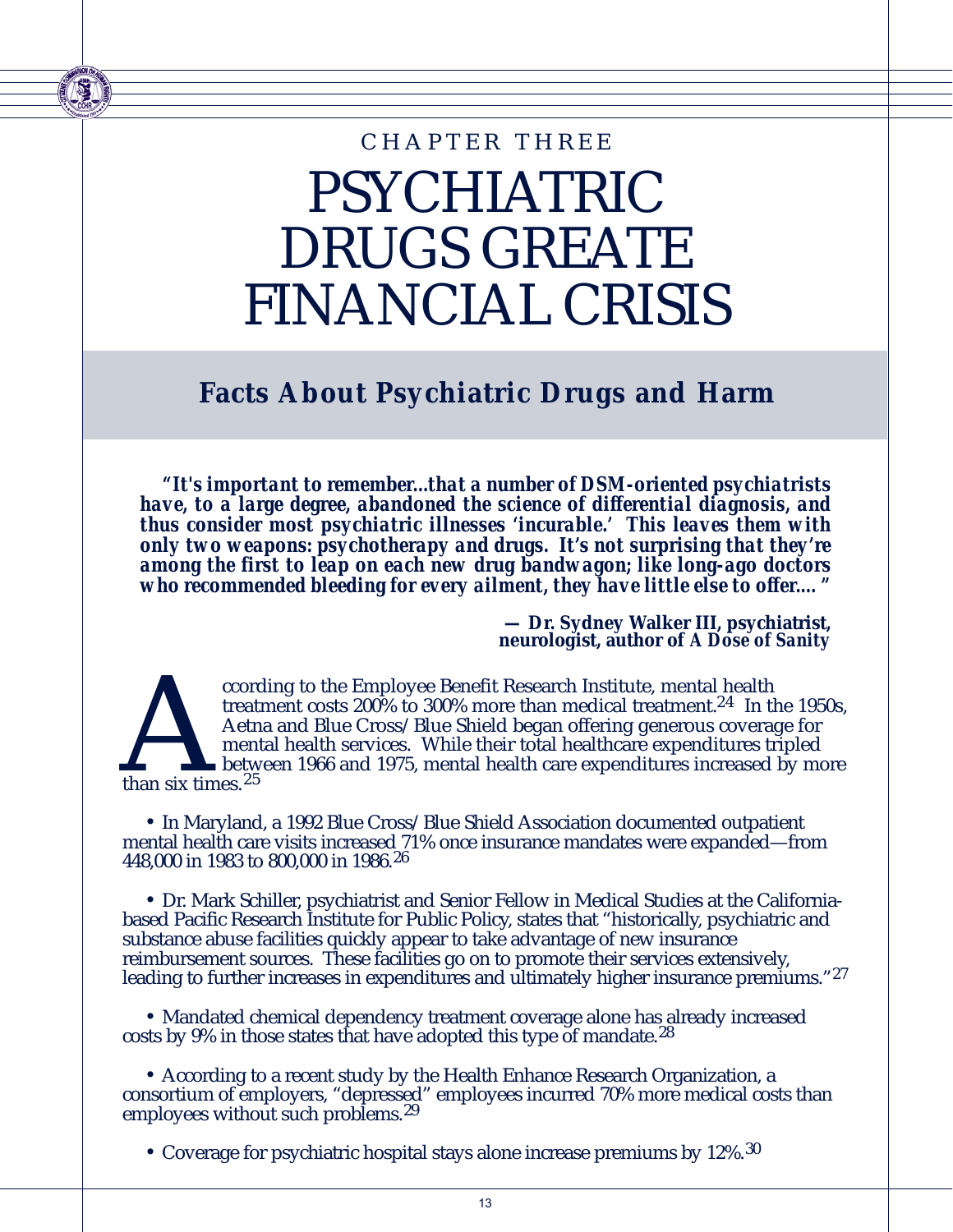#### **SOARING DRUG COSTS**

A large percentage of mental health care costs covers psychiatric drugs that can damage the brain and physically harm patients, ensuring almost a lifetime of treatment—and insurance coverage. Spending on drugs generally is rising at three times or more the rate of inflation.<sup>31</sup>

• Antipsychotics sales have reached \$5.5 billion per year. Antidepressant sales are \$12.5 billion. The United States accounts for 70% of the world consumption of antidepressants, 60% of antipsychotics and 90% of methylphenidate (Ritalin).

• On October 5, 2001, *The Wall Street Journal* reported, "Mental health is already a big expense for employers. Brand-name antidepressants have been among the most commonly prescribed medicines that companies pay for…."32

• Texas now spends more money on psychiatric drugs for low-income residents than on any other type of prescription drug. Those costs have more than doubled since 1996, when mental health comprised the largest category of expenditures among the top 200 medical drugs.<sup>33</sup>

• Psychiatrists and pharmaceutical-funded psychiatric support groups demand insurance coverage for "newer medications" (atypicals), falsely claiming these offer real hope and treatment for "serious mental illness." While heralded as new wonder drugs with fewer side effects than their predecessors, the latest neuroleptics have serious effects: blindness, fatal blood clots, heart arrhythmia, heat stroke, swollen and leaking breasts, impotence and sexual dysfunction, blood disorders, painful skin rashes, seizures, birth defects and extreme inner-anxiety.

• The Food and Drug Administration found the clinical trials for three atypicals were biased, with fabricated stories of superiority enabling the drugs to be sold at 30 times the price of the older discredited drugs.

• Atypicals can cause a potentially fatal depletion of white blood cells in up to 2% of patients. More than 140 patients in clinical trials involving four of these drugs died; 36 patients in the clinical trials committed suicide; and 84 experienced such serious life-threatening effects that they required hospitalization.

• In April 2003, *The Wall Street Journal* reported that between 1994 and 2002, 288 patients taking atypicals developed diabetes; 75 of them were seriously ill and 23 died.

• In an eight-year study, the World Health Organization found patients determined to be schizophrenic in three economically disadvantaged countries—India, Nigeria and Colombia—were dramatically better than patients in America and four other developed countries. More than 60% of the patients in the poorer countries were symptom-free and functioning well, compared to 18% in the United States. The difference? In the poor countries, only 16% of the patients were maintained on neuroleptic drugs. In prosperous countries, the figure was more than 60%.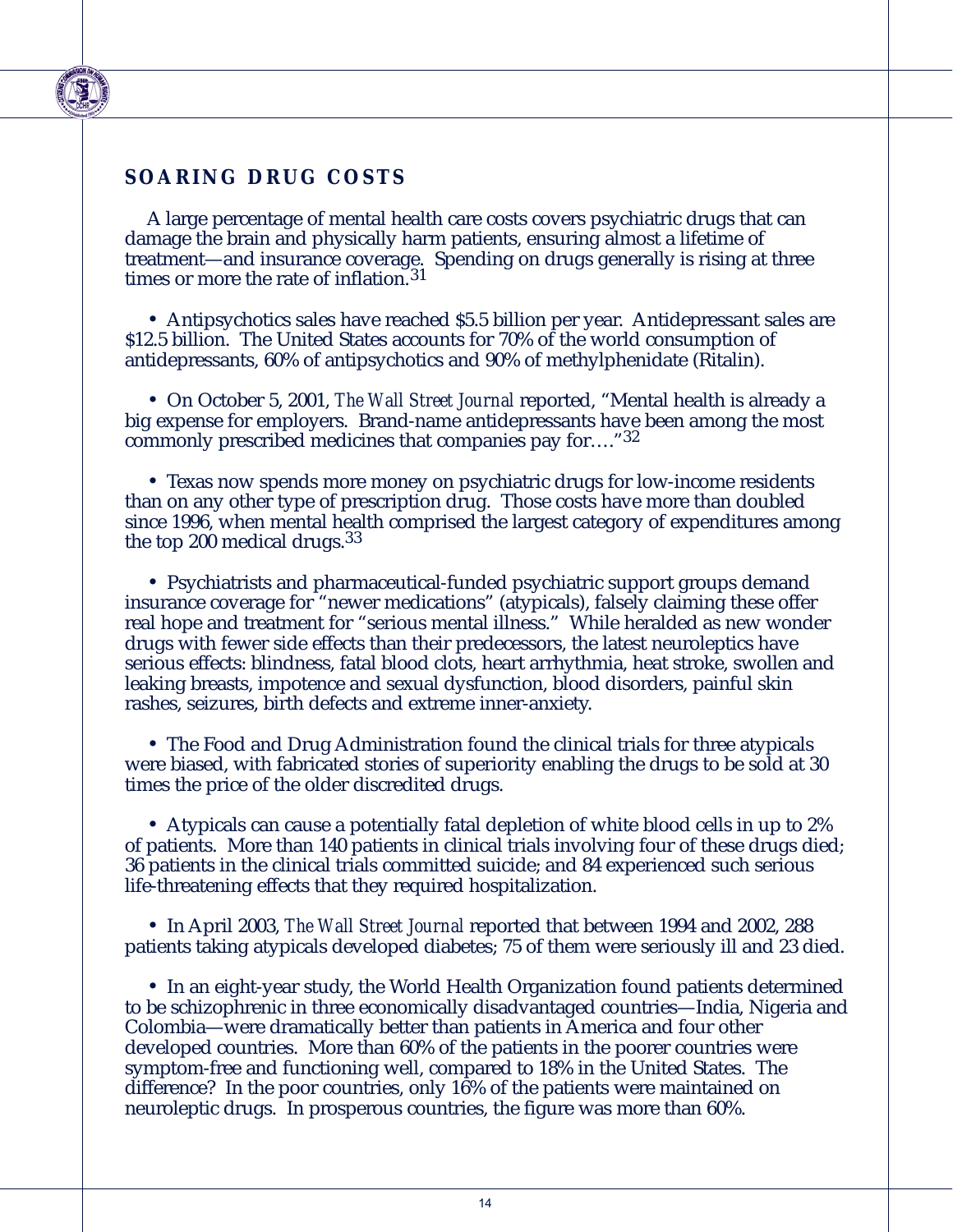

• The Selective Serotonin Reuptake Inhibitor (SSRI) antidepressants were once promoted as safe and virtually side effect-free. In 2002, studies showed that up to 65% of the millions who have taken these were not sufficiently helped. Some experienced sexual dysfunction, emotional numbing, insomnia, weight gain and memory lapses.

• On June 10, 2003, the U.K. government banned the use of Paxil on children under 18, citing suicidal tendencies caused by the drug. Similar warnings were then issued by the appropriate agencies in Canada and the United States.

Medical drugs are essential for treating and curing disease but the same cannot be said of psychiatric treatments.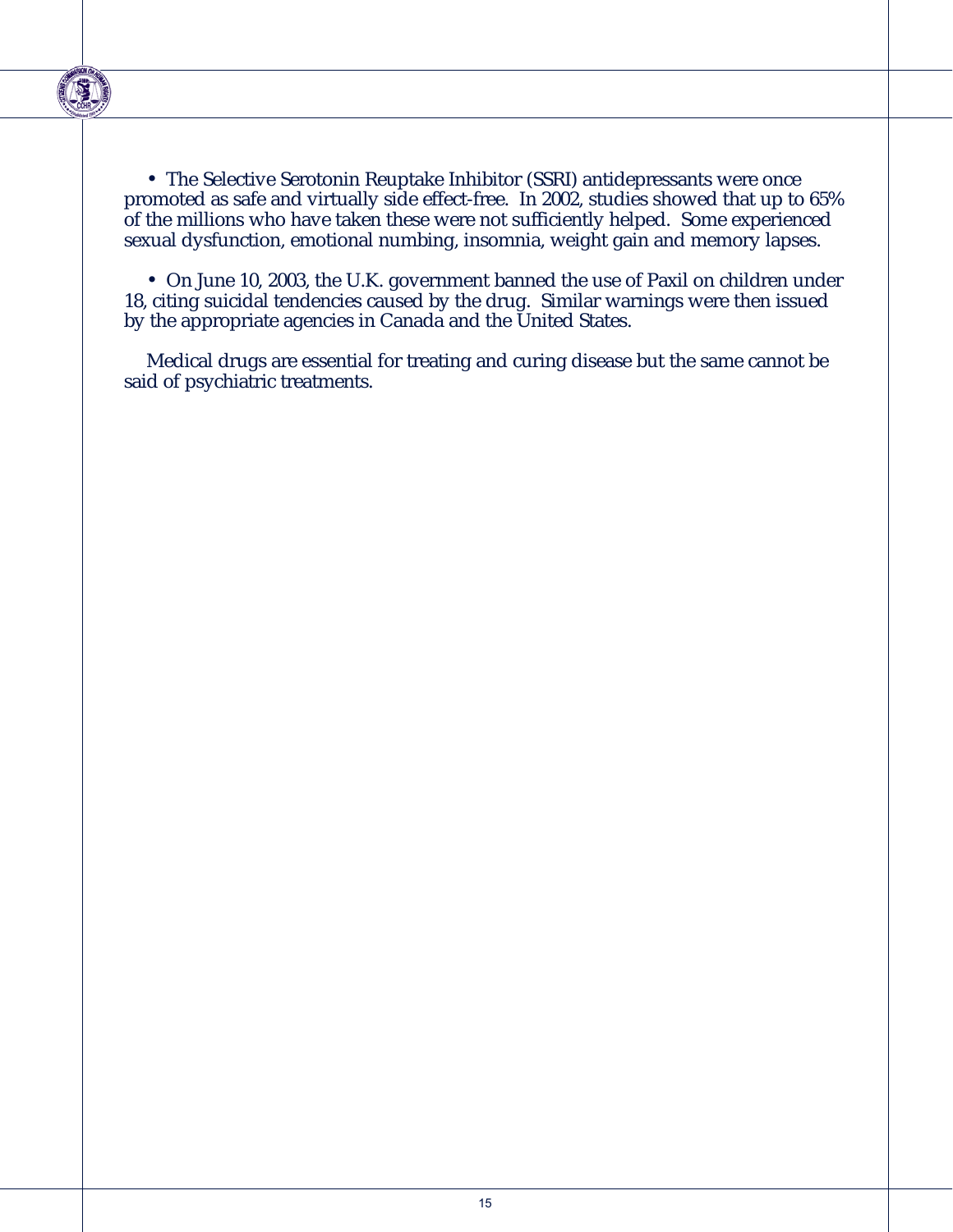### CHAPTER FOUR

## FRAUD IN THE MENTAL HEALTH SYSTEM

### **Fraudulent Billings**

*"What we've discovered is that the extent of the fraud is limited only by the imagination. We've discovered a huge variety of fraudulent schemes."* 34

**— Mark Schlein, director of Medicaid, Florida**

sychiatry commits more fraud than any other healthcare sector. This was established by a study of Medicaid and Medicare insurance fraud in the United States, especially in New York, between 1977 and 1995.<sup>35</sup> Yet the psych established by a study of Medicaid and Medicare insurance fraud in the United States, especially in New York, between 1977 and 1995.<sup>35</sup> Yet the U.S. psychiatric industry relentlessly lobbies for a greater share of the country's healthcare budget and more insurance coverage. Because of their profitdriven practices, psychiatrists have frequently come under federal and state investigations.

• The largest healthcare fraud suit in America's history involved mental health the smallest sector of healthcare. After the Federal Bureau of Investigation and other federal agencies raided the offices and facilities of National Medical Enterprises in August 1993, the company paid out \$1.1 billion in criminal penalties and fines and to settle civil suits.

• In 2001, the Audit Review Service, a California company that specializes in the detection, documentation and recovery of fraudulent payments made to mental health providers, investigated a random sampling of bills from approximately 380 mental health providers. The company was able to document fraud in over 21% of the billings from the 68% of the providers who cooperated in the investigation, accounting for losses of \$861,994.00. With 32% of the psychiatric service providers refusing to cooperate, Audit Review Service estimated an overall 30% fraud rate in mental health treatment billings.

• In 1990, a congressional committee report estimated that Community Mental Health Centers (CMHCs) had diverted between \$40 million and \$100 million to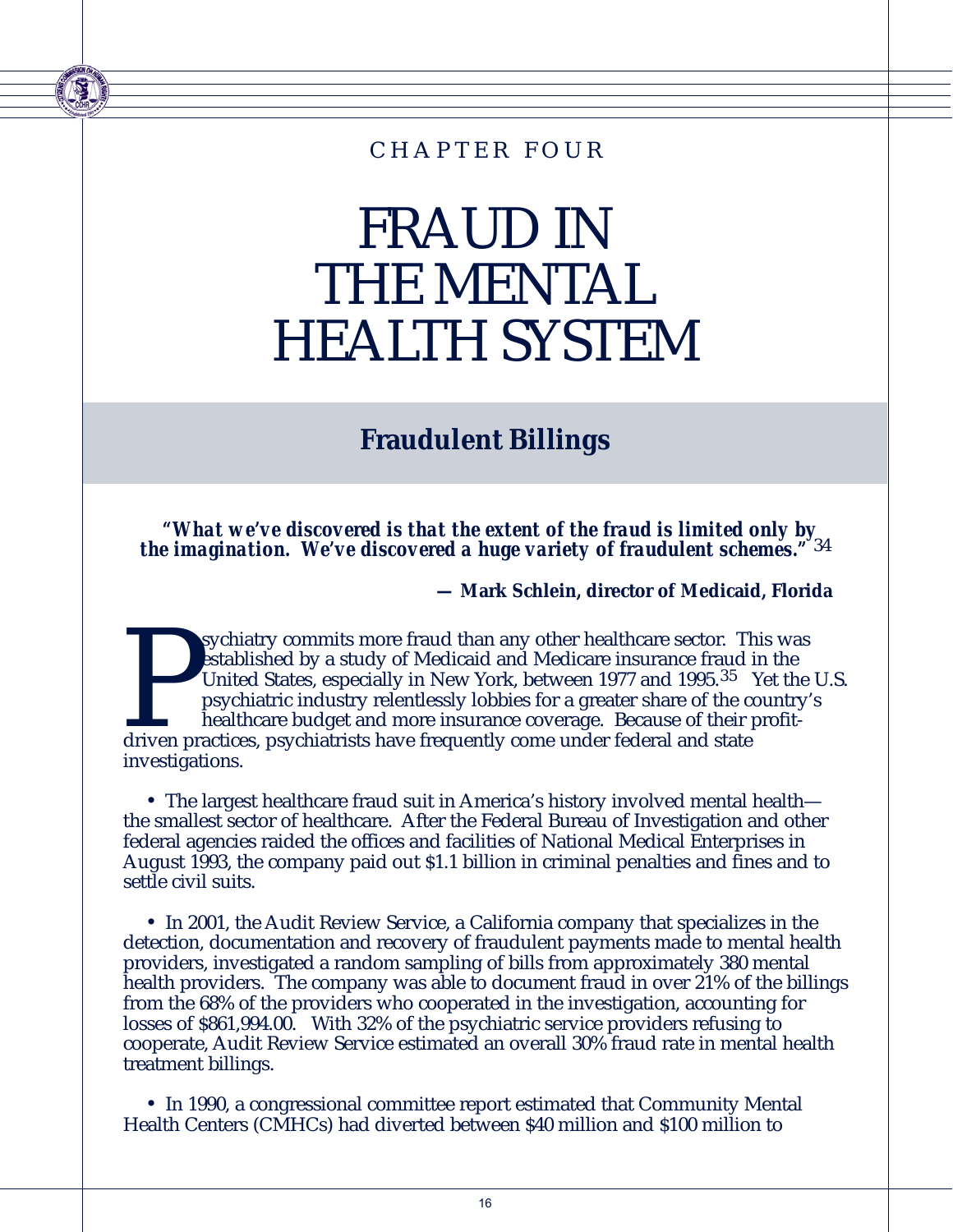improper uses. In 1998, Medicare barred 80 CMHCs in nine states from serving the elderly and disabled after investigators found patients had been charged \$600 to \$700 per day while watching television and playing bingo, instead of receiving any care.<sup>36</sup>

• The U.S. Office of the Inspector General reported in 2001 that one-third of out patient mental healthcare services provided to Medicare beneficiaries were "medically unnecessary, billed incorrectly, rendered by unqualified providers, and undocumented or poorly documented," costing Medicare \$185 million in one year.37

• According to a veteran California healthcare fraud investigator, one of the simplest ways to detect fraud is to review the drug prescription records of psychiatrists.

While the financial waste is grim, the cost in human lives and misery is much more appalling. The stakes are considerably higher than dollars.

#### **\$35,000 FRAUDULENT "FAMILY THERAPY" ENDS IN DIVORCE**

The following is a small sample of<br>the fraudulent psychiatric abuse<br>of *Citinary Commission* on Hymen the Citizens Commission on Human Rights has helped expose:

Joe and Carol Swistok from Ohio needed marriage counseling. They had three children, Maggie, five, John, seven and Joey, eight. To a Florida psychiatric facility they were referred to, the family and a Spanish exchange student staying with them, were a goldmine. On arrival at Horizon hospital, the family members were separated and locked in high security. Joey didn't understand and protested and was diagnosed with 'atypical depression." A psychologist tested him at zero on the "Depression Rating Scale," but said he was "probably in denial." Medical records said John ate too much and, therefore, also had "atypical depression." Maggie, who was stubborn, was diagnosed with "adjustment problem with a depressive episode." The exchange student was admitted because psychiatrists needed to know more about the "troubled family" to make a "complete diagnosis." Two of the children were prescribed

antidepressants. Treatment for the adults was mainly group and music therapy. The family's health insurance was billed \$35,000. Subsequently, Carol and Joey filed for divorce.<sup>38</sup>

Fourteen-year-old Jeramy Harrel was with his grandmother when a patrol car pulled up beside them, and two hulking uniformed men, who appeared to be police officers, announced they were taking Jeramy to Colonial Hills Psychiatric Hospital. They said that psychiatrist Mark Bowlan and a child welfare agent—who had never spoken with Jeramy or his parents—had ordered the boy's detention, claiming he was a "substance abuser" and that his grandparents had physically abused him. The psychiatrist said Jeramy was "truant from school, failing grades, violent [and] aggressive," and was "likely to cause serious harm to self." It took the efforts of Texas State Senator Frank Tejeda to obtain Jeramy's release from the hospital after he had discovered the boy's admission was based on the unsubstantiated and untrue comments made by Jeramy's 12 year-old brother. The family's health insurance was billed \$11,000 for this fraudulent "admission" and "treatment."39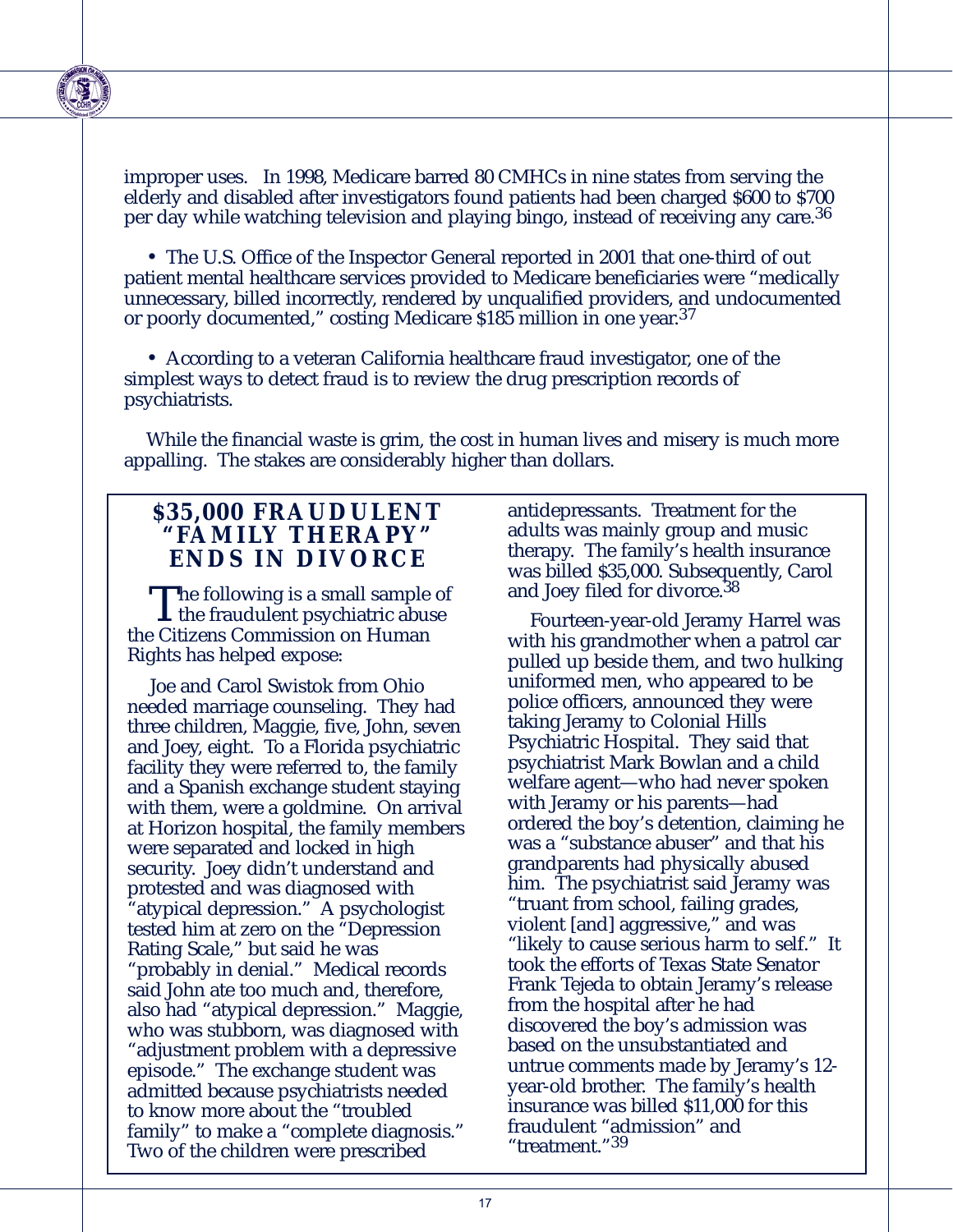#### **PSYCHIATRIC FRAUD THAT INSURANCE COMPANIES ARE PAYING FOR:**

**D**lue Cross/Blue Shield United in Wisconsin said that there are as many types of<br>health insurance fraud—which includes mental health—as "the criminal mind<br>a invent "40 can invent."40

The following is a random sample of the extent of imaginative fraud committed by psychiatrists:

- **Billing insurers for therapy to people who were dead.**
- **"False claims"—billing for services never rendered or delivered.**

**• Charging \$150 per day for the use of a television and watching movies as a form of therapy, and billing for playing "bingo."** 

- **Billing for children aged between three and five for treatment of marijuana use.**
- **Charging for baptisms in the psychiatric hospital swimming pool, calling them "recreational therapy."**
- **Billing for psychotherapy and other treatments on days when the psychiatrist was out of town or on vacation.**
- **Billing insurance companies for having sex with patients.**
- **Charging \$80,000 for a weight-loss program, billed as treatment for anorexia, which the patient didn't have.**

**• Paying "bounty hunters" \$3,000 per patient routed to psychiatric facilities, with one facility billing taxpayers \$11 million for the treatment of 800 railway workers. Amtrak was billed a further \$1 million.**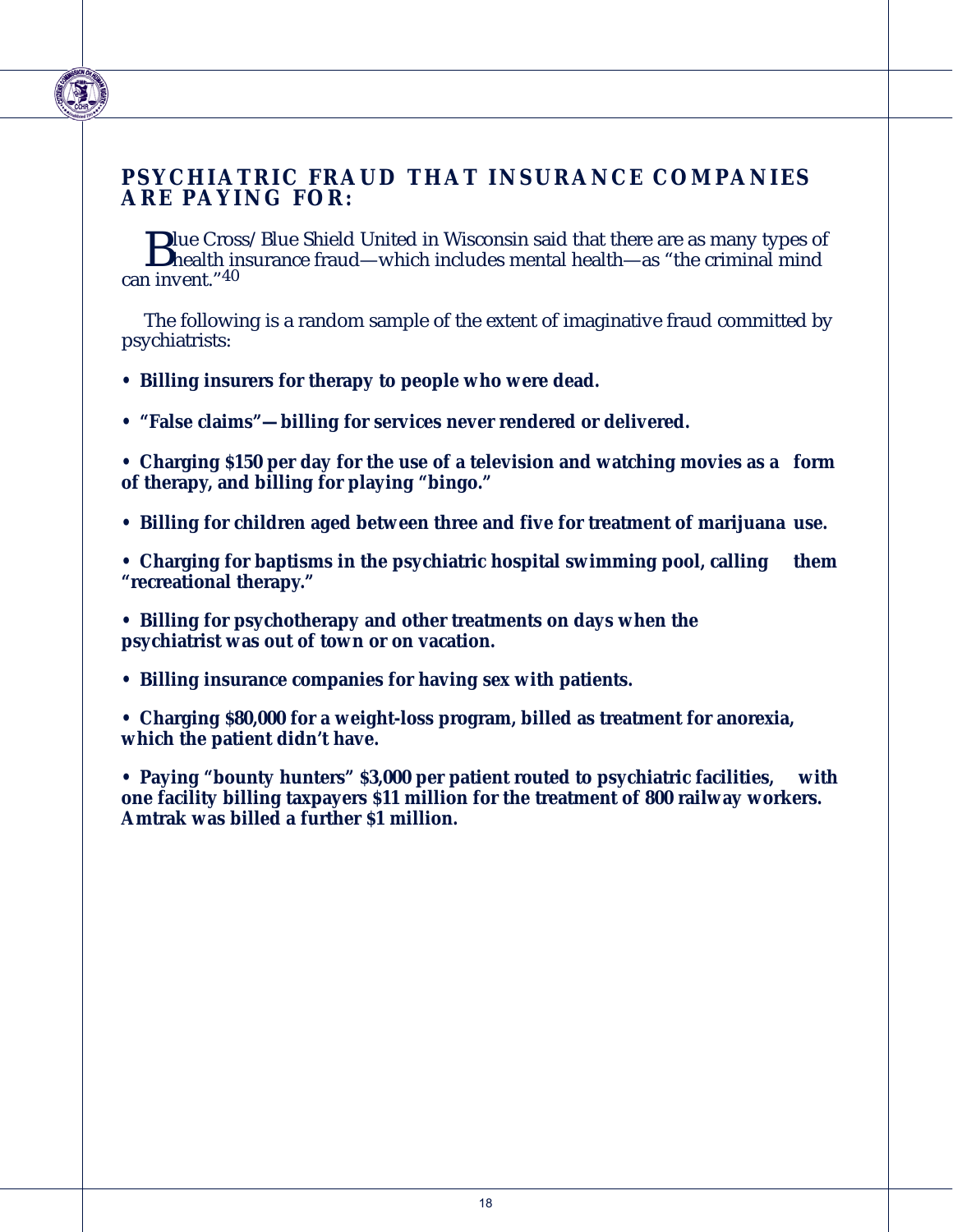## WORKABLE MENTAL HEALTH ALTERNATIVES CHAPTER FIVE

**Facts About Alternative Measures that Work**

*DSM has "led to the unnecessary drugging of millions of Americans who could be diagnosed, treated, and cured without the use of toxic and potentially lethal medications."* 

**— Dr. Sydney Walker, III, author of** *A Dose of Sanity*

It is not that the mentally troubled do not deserve the best possible care. They do<br>However, with little or no accountability in the mental health system, abuse is<br>rampant and insurance companies are unwittingly paying for t is not that the mentally troubled do not deserve the best possible care. They do. However, with little or no accountability in the mental health system, abuse is rampant and insurance companies are unwittingly paying for it. In 2002, *The New York Times* exposed how 960 people died in Group Homes for the mentally ill between 1995 and 2001. Each year 150 individuals, many of them children, die and psychologists sexually abuse their patients.

In addition to clamping down on fraud by the psychiatric industry, there are other ways that health insurers can minimize their costs, while at the same time reducing treatment harm and even influencing real cures.

• Charles B. Inlander, president of The People's Medical Society wrote: "People with real or alleged psychiatric or behavioral disorders are being misdiagnosed—and harmed—to an astonishing degree....Many of them do not have psychiatric problems but exhibit physical symptoms that may mimic mental conditions, and so they are misdiagnosed, put on drugs, put in institutions, and sent into a limbo from which they may never return...."

• Studies show the frequency with which physical illnesses are misdiagnosed as "mental illness." In one, 42% of individuals with "psychoses" were found to be suffering from a medical illness, and in another study, 48% had an undiagnosed and untreated physical condition.41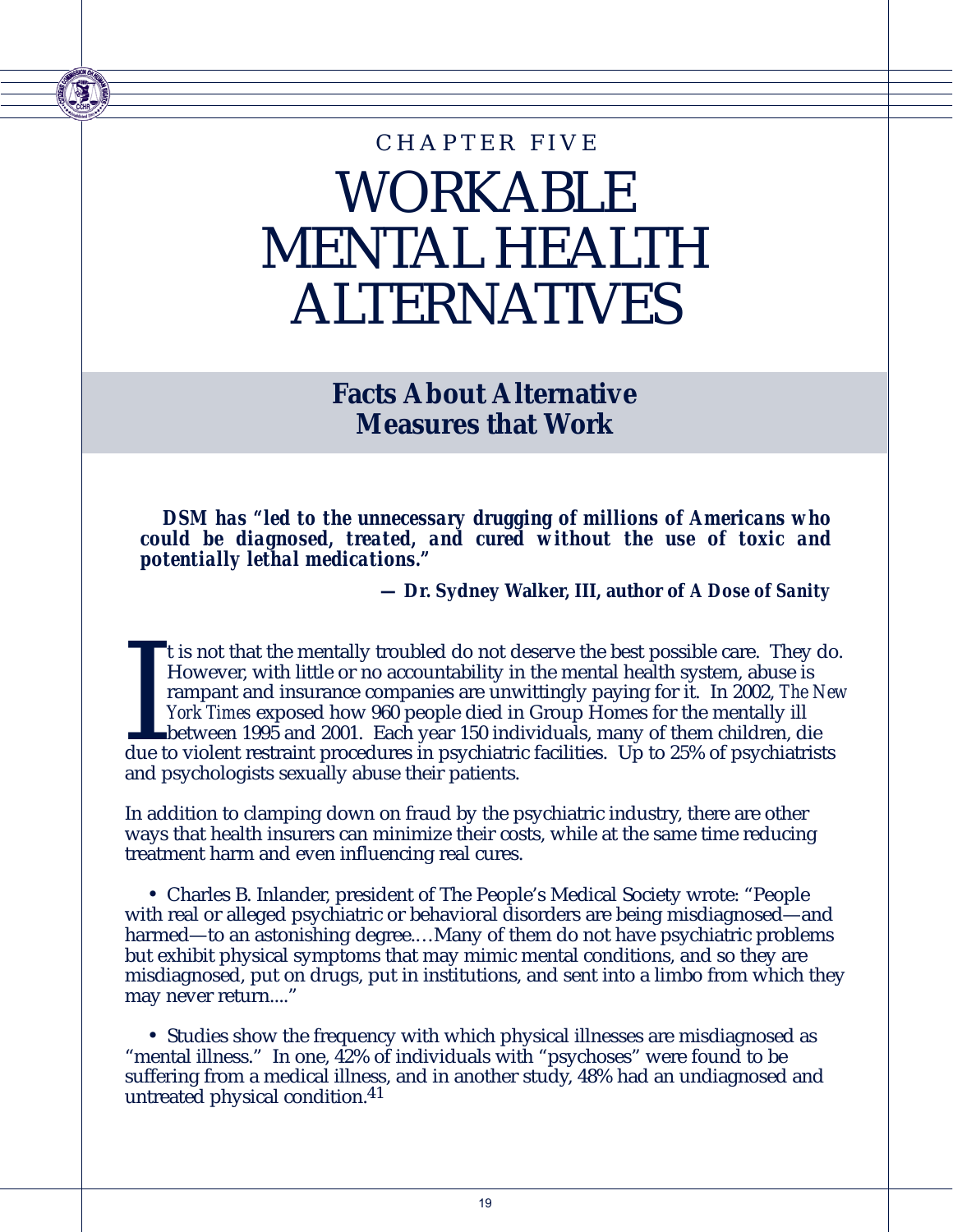

• In Frederick Goggan's book, *Medical Mimics of Psychiatric Disorders*, the case of a 27-year-old executive is discussed. She was hospitalized after attempting to kill herself by overdosing on the antidepressants prescribed by her psychiatrist. The attempted suicide followed a year of psychotherapy that had failed to relieve her fatigue, cognitive problems and despondency. Doctors conducted a thorough physical exam and found what the psychiatrist hadn't looked for. The woman had hypothyroidism that manifests with "listlessness, sadness and hopelessness." She was given thyroid supplements, has since been "psychiatric" symptoms-free and has "thrived both personally and professionally."

• Dr. Walker described the case of John, a successful and happy family man, who began experiencing fatigue and sadness. Two psychiatrists saddled him with a variety of *DSM* labels and treated him with 26 different drugs without ever conducting a single neurological examination. When a qualified medical doctor finally conducted a thorough diagnostic evaluation, he discovered that John had a brain tumor. Once removed, his "emotional" problems and tiredness rapidly vanished.

### **IN SUMMARY**

**No insurance system should rely on the psychiatric invention called the** *DSM***. We ask you to consider the idea of undertaking searching and competent, nonpsychiatric physical examinations to discount any underlying, physical condition as the cause of a person's mental condition, before any health insurance coverage for mental health problems will be provided. This simple expedient would save countless people from being falsely labeled and treated as mentally ill through the use of the** *DSM***. This is not only sound financial judgment, it is sound mental health as well.**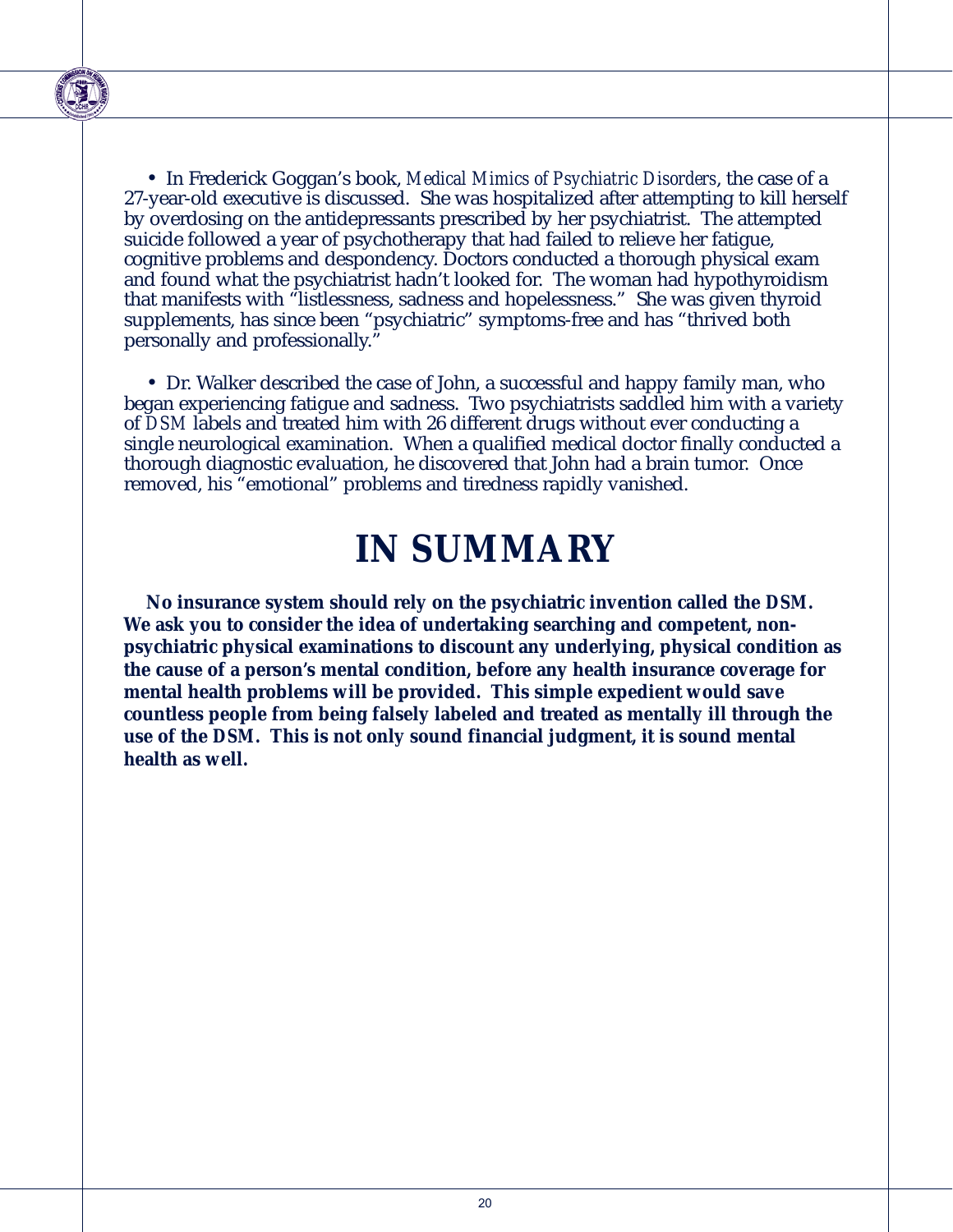## RECOMMENDATIONS

*"Congress should not make the mistake of tying parity to the entire DSM. Many of the diagnoses it contains are not really mental illnesses at all. They are signifiers of unhappiness, dissatisfaction, or troubling character traits."*42

**— Psychiatrists Sally Satel and Keith Humphreys**

**1** Establish rights for patients and insurance companies to receive refunds for mental<br>health treatment which did not achieve the promised result or improvement, or<br>which negated in proven harm to the individual which resulted in proven harm to the individual.

2 Recover funds where psychiatrists have billed insurance agencies for fraudulent<br>and abusive practices such as sexually abusing a patient, or labeling a child<br>"ADUD" without examination to rule out physical or educational "ADHD" without examination to rule out physical or educational causes, and drugging him.

3 Mental health insurance coverage should not be based on the *Diagnostic and Statistical Manual of Mental Disorders*.

The provision of an "opt-out" clause where individuals could decline mental<br>health coverage offered by their employer/insurance carrier in the same way that<br>they gave decline dental and vision equange and thereby noveless they can decline dental and vision coverage and, thereby, pay less premiums. Psychiatric intervention should be user-driven, not provider-driven.

 $\sum$  Only those mental disorders that can be proven through physical tests (blood test,  $\mathbf{U}$  CAT scan, X ray, etc.) to be a disease (physical abnormality) should receive "parity" insurance coverage. Psychiatrists and psychologists should irrefutably and scientifically prove the physical existence of mental disorders that require psychiatric treatment covered by insurance in the same way that physical diseases are.

 $\bf{6}$  Health insurance coverage for mental health problems should only be provided on<br>the proviso that full, searching physical examinations are first undertaken to<br>determine that no underlying untrasted physical condit determine that no underlying untreated physical condition is causing the person's mental health condition. Such examinations would be covered under existing health coverage.

7 Regular financial audits be conducted of psychiatric facilities that receive insurance payments to ensure accountability.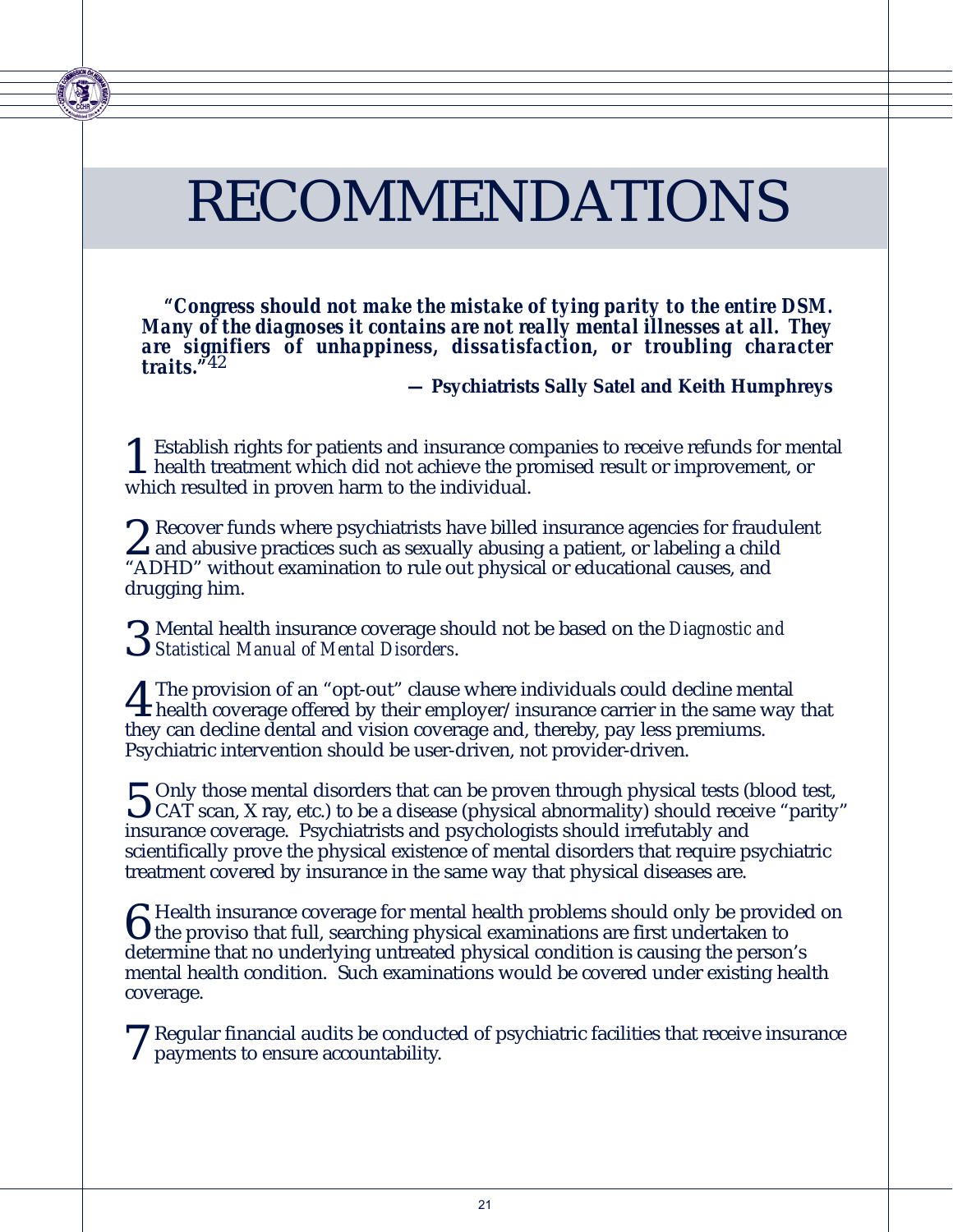### THE CITIZENS COMMISSION ON HUMAN RIGHTS INTERNATIONAL

The Citizens Commission on Human Rights (CCHR®) was co-founded in 1969<br>by the Church of Scientology and Professor Emeritus of Psychiatry, Thomas<br>Szasz, to investigate and expose psychiatric violations of human rights and<br>t by the Church of Scientology and Professor Emeritus of Psychiatry, Thomas Szasz, to investigate and expose psychiatric violations of human rights and to clean up the field of mental healing. Today, it has more than 130 chapters in 34 countries. Its board of advisors includes doctors, lawyers, educators, artists, businessmen, and civil and human rights representatives.

CCHR has inspired and contributed to many hundreds of reforms by testifying before legislative hearings and conducting public hearings into psychiatric abuse, as well as by working with media, law enforcement and public officials the world over.

#### **For further information:**

**CCHR International 6616 Sunset Boulevard Los Angeles, California 90028, USA (323) 467-4242 (800) 869-2247 http://www.cchr.org http://www.fightforkids.com http://www.psychcrime.org email: humanrights@cchr.org**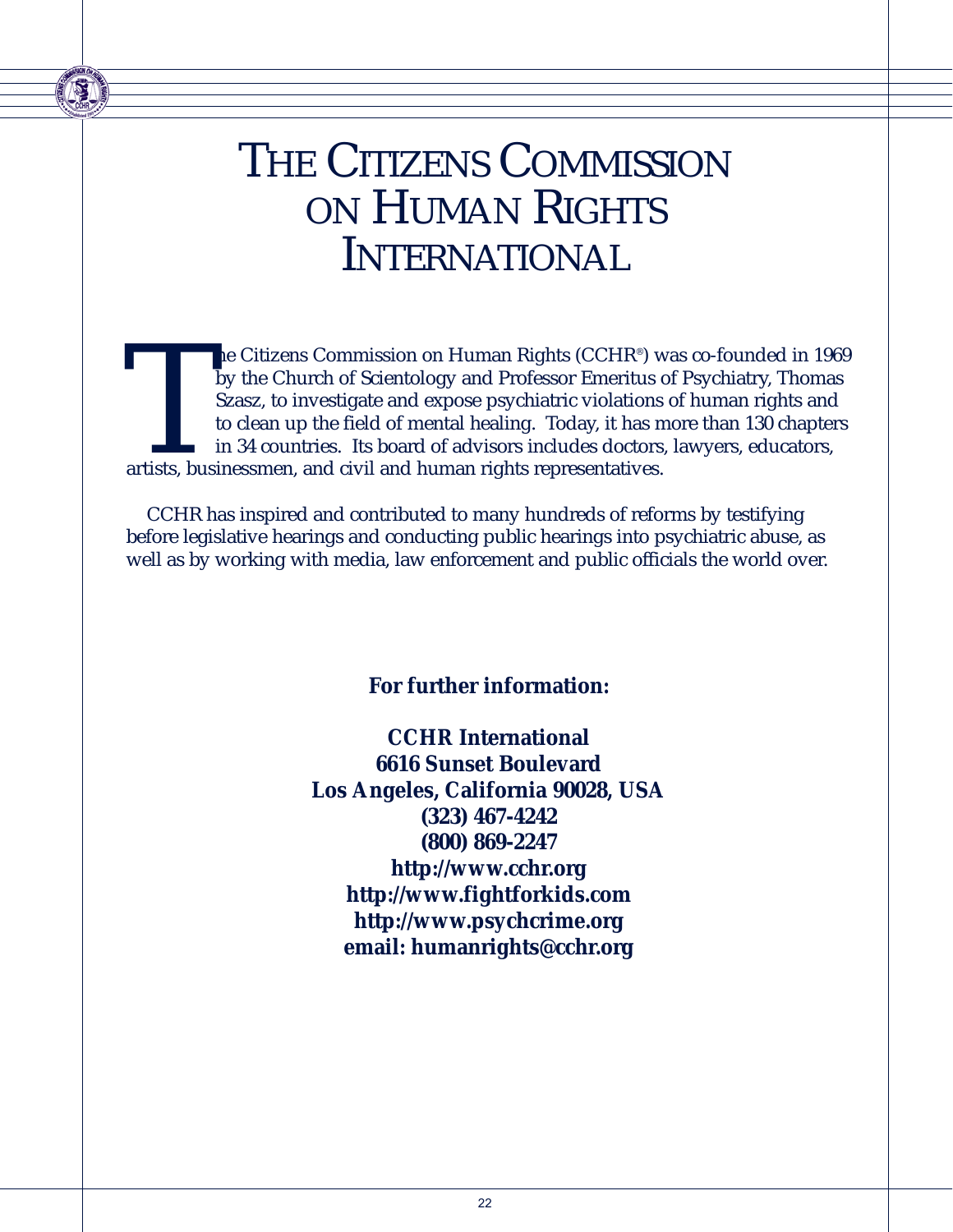### ENDORSEMENTS OF CCHR

#### **DETECTIVE MIKE MORRISON**

Newport Beach Police Department, California

*"I wanted to make sure to commend your organization and the individuals involved in assisting me in the criminal prosecution of a psychiatrist...[CCHR's] efforts were of a superior quality and greatly assisted me. You have some very special people working for you."*

#### **DENNIS D. BAUER**

Senior Deputy District Attorney Orange County, California

*"I was incredulous to find out that a private organization was following up on leads where we had drawn blanks or were unable to cover….I found all of [CCHR's] personnel very positive, eager, intelligent and exceptionally well informed on issues that are obscure to the majority of the population….I commend you and your staff for the tireless energy and unselfish commitment to solving one of society's neglected and secret problems—'experimental psychiatry.'"*

#### **RAYMOND N. HAYNES**

California State Assemblyman

*"The [CCHR] is renowned for its long standing work aimed at preventing the inappropriate labeling and psychotropic drugging of children….The contributions that the Citizens Commission on Human Rights International has made to the local, national and international areas on behalf of mental health issues are invaluable and reflect an organization devoted to the highest ideals of mental health services."*

#### **HOUSE OF REPRESENTATIVES**

Commonwealth of Pennsylvania

*"Whereas, [CCHR] works to preserve the rights of individuals as defined by the Universal Declaration of Human Rights and to protect individuals from 'cruel, inhuman or degrading treatment'…the House of Representatives of Pennsylvania congratulates [CCHR International]…its noble humanitarian endeavors will long be remembered and deeply appreciated."*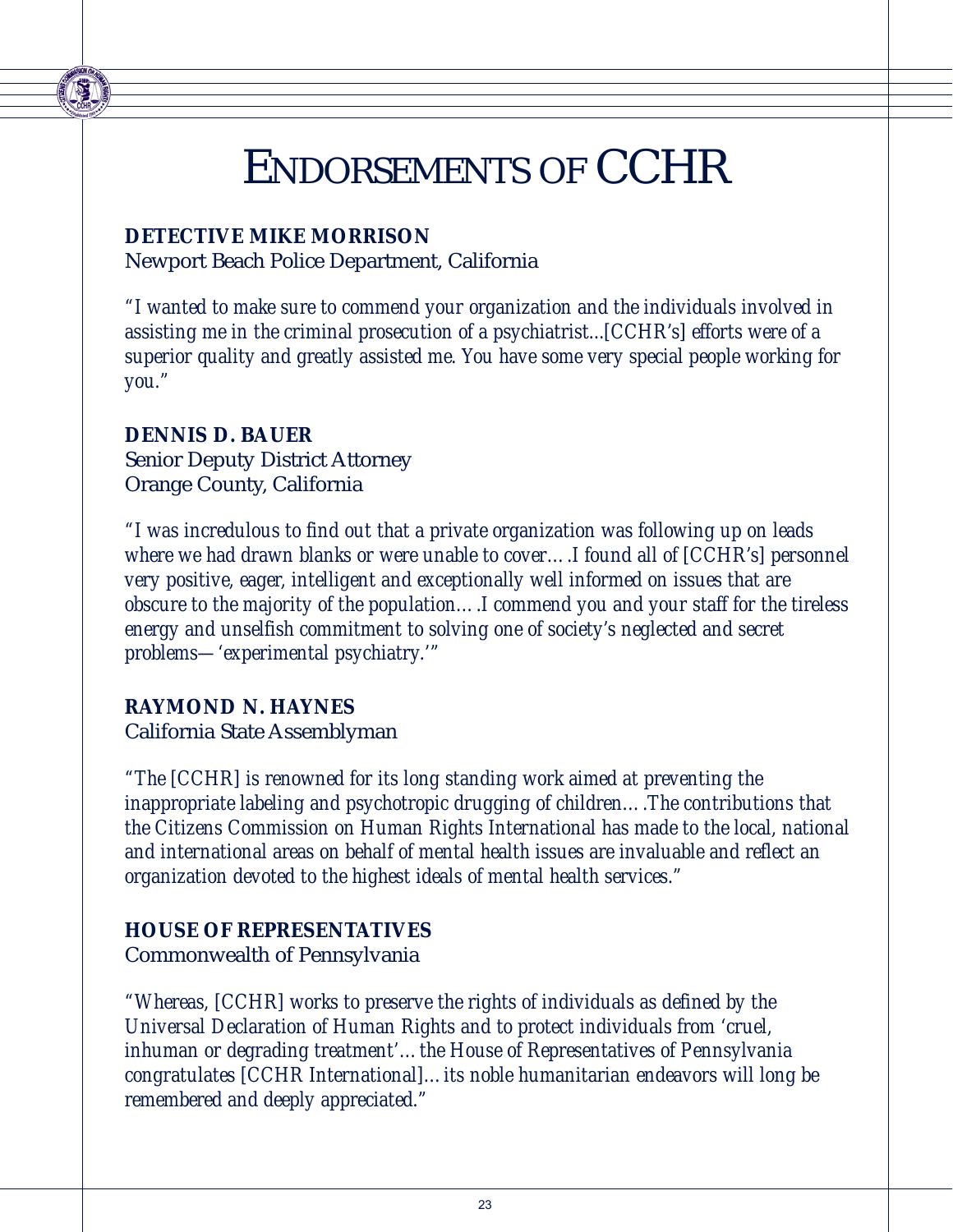### **REFERENCES:**

1. Beverly Eakman, *Cloning of the American Mind: Eradicating Morality Through Education*, (Huntington House Publishers, 1998), p. 96.

2. Herb Kutchins & Stuart A. Kirk, *Making Us Crazy: The Psychiatric Bible and the Creation of Mental Disorders*, (The Free Press, NY, 1997), p. 50.

3. Paul Geneva, M.D., "Dump the DSM!" *Psychiatric Times*, Vol XX, Issue 4, Apr. 2003.

4. "Special Prosecutor Arrests Westchester Psychiatrist--NY State Employee--In \$8200 Medicaid Fraud," Special Prosecutor For Medicaid Fraud Control News Release, 6 Feb. 1992. 5. Sally Satel and Keith Humphreys, "Mind Games: The Senate's mental health parity bill is ill-conceived," *The Weekly Standard*, 13 Oct. 2003. 6. Shankar Verdantam, "A 941-Page Manual Takes on More Weight,"

*Washington Post*, 27 April 2002. 7. Sydney Walker III, M.D., *A Dose of Sanity*, (John Wiley & Sons, Inc., NY, 1995), p. 50.

8. *Op. cit.*, Herb Kutchins & Stuart A. Kirk, pp. 260, 263.

9. "Introducing Thomas Dorman, M.D.," http://www.libertyconferences.com/dor man.htm.

10. Joseph Glenmullen, M.D., *Prozac Backlash*, (Simon & Schuster, NY, 2000), p. 194.

11. Richard E. Vatz, "Blanket Mental Health Coverage—Crazy," *The Wall Street Journal*, 14 Apr. 1993.

12. Lawrence Stevens, J.D., "Does Mental Illness Exist?" http://www.mentalhealthfacts.com/antipsychiatry/exist.htm. 13. Kelly O'Meara, "Writing May Be on

the Wall for Ritalin," *Insight Magazine*, 16 Oct. 2000, p. 16. 14. Richard E. Vatz, "Misleading Report

Overstates Prevalence of Mental Illness," www.etc.org, 30 Jan. 2000.

15. *Op. cit.*, Kelly Patricia O'Meara, p. 39. 16. *Op. cit.*, Glenmullen, M.D., pp. 193-199. 17. Interview with Ron Leifer, Jan. 1994.

18. David Kaiser, M.D., "Commentary:

Against Biologic Psychiatry," *Psychiatric Times*, December 1996,

chtimes/p961242.html, accessed 24 June 1999. 19. *Op. cit.*, Shankar Verdantam. 20. Thomas Szasz, M.D., *Cruel Compassion*, (John Wiley & Sons, Inc., NY, 1994), p. 73. 21. Peter Kerr, "Mental Hospital Chains Accused of Much Cheating on Insurance," *The New York Times*, 24 Nov. 1991. 22. Fred A. Baughman Jr., M.D. "The Totality of 'The Attention Deficit Disorder' Fraud," 19 Jan. 1998. 23. R.S. Pollack, "A Boy's Behavioral Problems Stop After a Blockage is Removed from His Colon," *Sun Sentinel News*, 4 Mar. 2002. 24. "Issues in Mental Health Care Benefits: The Costs of Mental Health parity,"Employee Benefit Research Institute, Issue Brief, #182 Feb. 1997. 25. Robert J, Franciosi, "The Cost of Mental Health Parity in Oklahoma," Research Fellow, The Goldwater Institute. 26. "Impact of State Basic Benefit Laws on the Uninsured," Blue Cross/Blue Shield of Tennessee, May 1989. 27. Mark Schiller, M.D., "California's Mental Health Parity Insanity," P*olicy Issue*, No. 30, 1. Oct. 1999. 28. "What's Behind Rising Health Care Costs?," Price Waterhouse Coopers report, prepared for the American Association of Health Plans, April 2002. 29. Barbara Martinez, et al, "Far from Site, Employees Seek Emotional Help," *The Wall Street Journal*, 5 Oct. 2001. 30. Charles N. Kahn III, President, Health Insurance Association of America, Testimony before the Subcommittee on Criminal Justice, Drug Policy and Human Resources House Committee on Government Reform, U.S. House of Representatives, 21 Oct. 1999. 31. Julie Appelby, "Health insurance prices to soar," *USA Today*, 27 Aug. 2001. 32. Barbara Martinez, "Far from Site, Employees Seek Emotional Help," *The Wall Street Journal*, Oct. 5, 2001.

http://www.mhsource.com/edu/psy-

33. "Texas Largest Spender For Mental Health Drugs," *The Dallas Morning News*, 9 Feb. 2001.

34. Andrea Orr, "Big move to uncover

#### health care fraud," *Reuters Business Report*, 20 Aug. 1997.

35. Interview with New York State Dept. of Law, Medicaid Fraud Control Unit, 15 Dec. 1995, regarding 1995 health care fraud convictions in 1995 and 1992 report, "Special Prosecutor Arrests Westchester Psychiatrist—NY State Employee—In \$8200 Medicaid fraud," Special Prosecutor For Medicaid Fraud Control News Release, 6 Feb. 1992; Gilbert Geis, Ph.D., et al, "Fraud and Abuse of Government Medical Benefit Programs by Psychiatrists," *Am. J. Psychiatry*, 142:2, Feb. 1998, p. 231. 36. Alice Ann Love, "Medicare Finds Psychiatric Fraud," *The Associated Press*, 29 Sept. 1998.

37. "Medicare Part B Payments for Mental Health Services," Department of Health and Human Services, Office of the Inspector General, May 2001, p. (i). 38. Carol A. Marbin, "Family counseling 'felt like jail,'" *St. Petersburg Times*, 14 Nov. 1993.

39. Joe Sharkey, *Bedlam: Greed, Profiteering, and Fraud in a Mental Health System Gone Crazy*, (St. Martin's Press, NY, 1994), pp. 24-43.

40. "What is Fraud, Types of Health Insurance Fraud," Blue Cross/Blue Shield United of Wisconsin, http://www.healthnetconnect.net/fraud

/types.html. 41. David E. Sternberg, M.D., "Testing

for Physical Illness in Psychiatric Patients," *Journal of Clinical Psychiatry*, 47, no. 1 (January 1986, Supplement): 5; Richard C. Hall, M.D. et al., "Physical Illness Presenting as Psychiatric Disease," *Archives of General Psychiatry* 35 (November 1978): 1315-20; Ivan Fras, M.D., Edward M. Litin, M.D., and John S. Pearson, Ph.D., "Comparison of Psychiatric Symptoms in Carcinoma of the Pancreas with Those in Some Other Intra-abdominal Neoplasms," *American Journal of Psychiatry*, 123, no. 12 (June 1967): 1553-62.

42. *Op. cit.*, Sally Satel and Keith Humphreys.

© 2004 CCHR. All Rights Reserved. CITIZENS COMMISSION ON HUMAN RIGHTS, CCHR and the CCHR logo are trademarks and service marks owned by Citizens Commission on Human Rights. Printed in the U.S.A.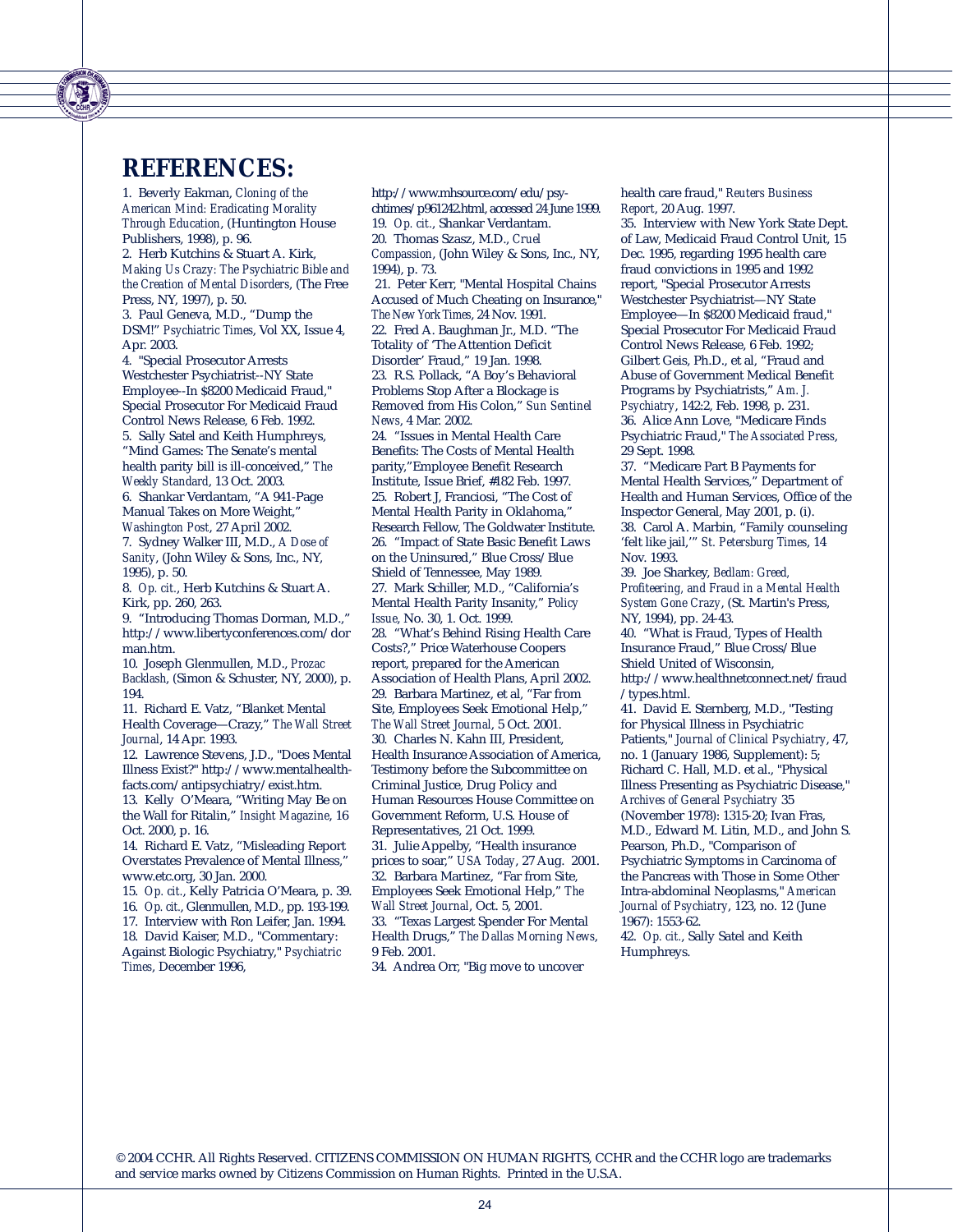# **Fact Sheets: Summarized Facts for Quick Reference**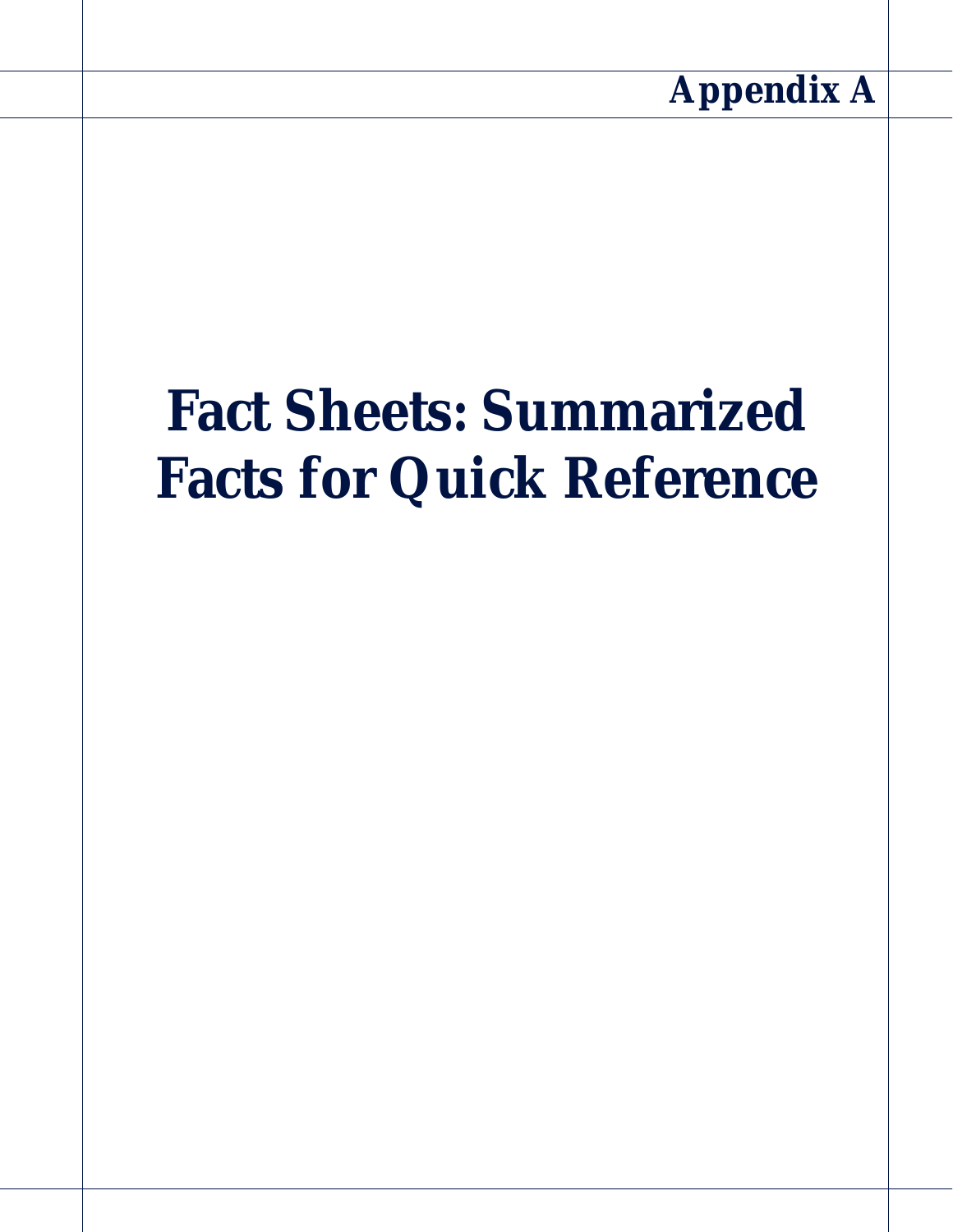### *DSM***—DRIVING UP HEALTHCARE COSTS**

*"Everyone is neurotic. I have no trouble giving out diagnoses. In my office I only see abnormal people. Out of my office, I see only normal people. It's up to me. It's just a joke. This is what I mean by this fraud, this arrogant fraud....To make some kind of pretension that this is a scientific statement is...damaging to the culture...."*

#### **Ron Leifer, New York psychiatrist**

1. Despite receiving colossal increases in government funding and mandated mental health insurance coverage for its treatments, the practice of psychiatry has no scientific foundation, resulting in mental health treatments costing 200% to 300% more than general medical treatment. The underlying problem is the American Psychiatric Association's *Diagnostic and Statistical Manual of Mental Disorders*(*DSM-IV*), an economic, not medical tool.

2. Professors Herb Kutchins from the California State University, Sacramento, and Stuart A. Kirk from the University of New York, say *DSM* is an unreliable "diagnostic tool." "In practical terms, this means that many people who do not have any mental disorder (although they may have other difficulties) will be inappropriately labeled as mentally ill and those who have a mental disorder will not have it recognized. It means that reimbursement systems tied to diagnostic categories will be misused…."

3. Dr. Joseph Glenmullen, Clinical Instructor in Psychiatry at Harvard Medical School, states, "…[T]he current *DSM* is a compendium of checklist diagnoses: cursory, superficial menus of symptoms….Any attempt to help patients understand themselves and to effect real change is lost in the rush to diagnose and medicate them."

4. Dr. Thomas Dorman, internist and fellow of the Royal College of Physicians, Canada, stated, "In short, the whole business of creating psychiatric categories of 'disease,' formalizing them with consensus, and subsequently ascribing diagnostic codes to them, which in turn leads to their use for insurance billing, is nothing but an extended racket furnishing psychiatry a pseudo-scientific aura. The perpetrators are, of course, feeding at the public trough."

5. Psychiatrist David Kaiser states, "...[M]odern psychiatry has yet to convincingly prove the genetic/biologic cause of any single mental illness.…Patients [have] been diagnosed with 'chemical imbalances' despite the fact that no test exists to support such a claim, and...there is no real conception of what a correct chemical balance would look like."

6. An APA Task Force admitted, "…[T]here are those who want some or all mental disorders designated as diseases in order to protect reimbursement and research funding."

Although a mammoth task, it is nevertheless vital that the *DSM* diagnostic system is universally rejected before any chance of meaningful mental health reform and advancement can occur.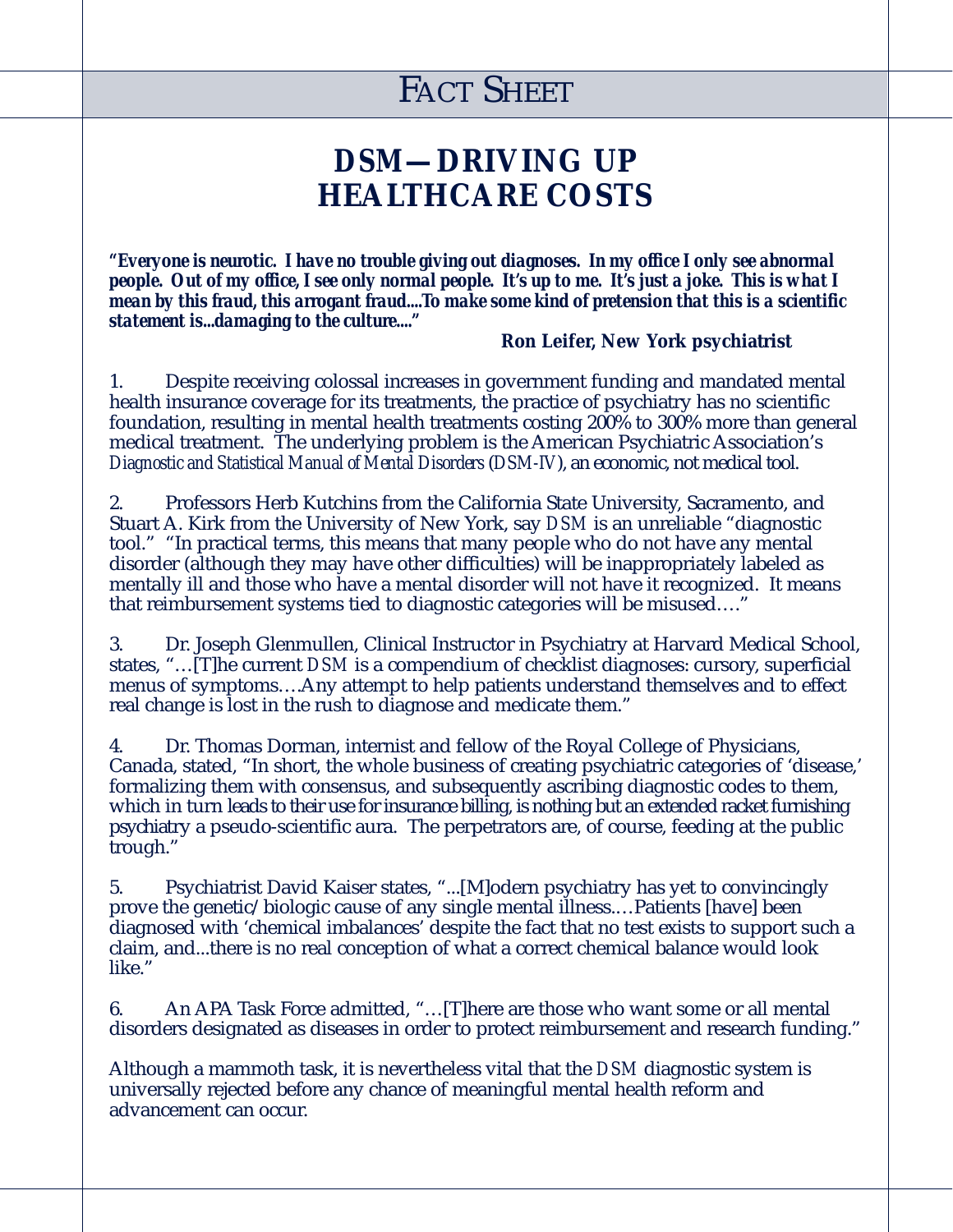### **MISDIAGNOSING CHILDREN**

*"With no abnormality in the 'ADHD child,' the pseudo-medical label is nothing but stigmatizing, and the unwarranted drug treatment that invariably follows, a physical assault. The 'medication' typically prescribed for ADHD and 'learning disorders' is a hazardous and addictive amphetamine-like drug."*

**Dr. Fred Baughman, Jr. Pediatric Neurologist, California, 2002**

1. Because of the widespread acceptance of the Diagnostic and Statistical Manual of Mental Disorders (DSM), more than six million American children are prescribed cocainelike stimulants for "Attention Deficit Hyperactivity Disorder" (ADHD), a diagnosis that has never been scientifically proven to exist. Two million more children take antidepressant and antipsychotic drugs for other "disorders."

2. In 1987, the APA voted to include ADHD in the *DSM*. Within a year, 500,000 children were determined to suffer ADHD, with a 900% increase over the next 15 years and a 665% increase in the production of stimulants to "treat" it.

3. The soaring numbers of "mentally disordered" children parallel the increases in the number of mental disorders voted into the *DSM*. In 1952, *DSM* had three "disorders" for infants or children.

4. By 1980, there was a nearly thousand-fold increase in the number of child "disorders," including mathematics, arithmetic, spelling and language disorders, and oppositional defiant disorder (a child arguing with a parent or teacher). *DSM-III* added 32 infancy, childhood, and adolescence "disorders" and the 1987 revision added another 29. Joe Sharkey, author of *Bedlam: Greed, Profiteering, and Fraud in a Mental Health System Gone Crazy*, said, "...[T]his ushered in a population of children with behavior problems that had never before been considered serious enough to require medical intervention, let alone hospitalization."

5. By 1989, more than one-third of child and adolescent patient stays in hospitals were based on *DSM* diagnoses such as "conduct disorder," "adolescent adjustment disorder," and "oppositional defiant disorder." A 1991 study of 20,000 hospitalized children found that up to 75% of the admissions were unnecessary.

6. While medicine's scientific procedures are verifiable, psychiatry lacks any scientific approach to mental health. In 1998, a National Institutes of Health Conference of the world's leading ADHD experts, found, "...[O]ur knowledge about the cause or causes of ADHD remains largely speculative."

In his book, *A Dose of Sanity*, neurologist and psychiatrist Sydney Walker III, said the *DSM* has "led to the unnecessary drugging of millions of Americans who could be diagnosed, treated, and cured without the use of toxic and potentially lethal medications." Millions of children may simply need proper medical treatment or educational solutions.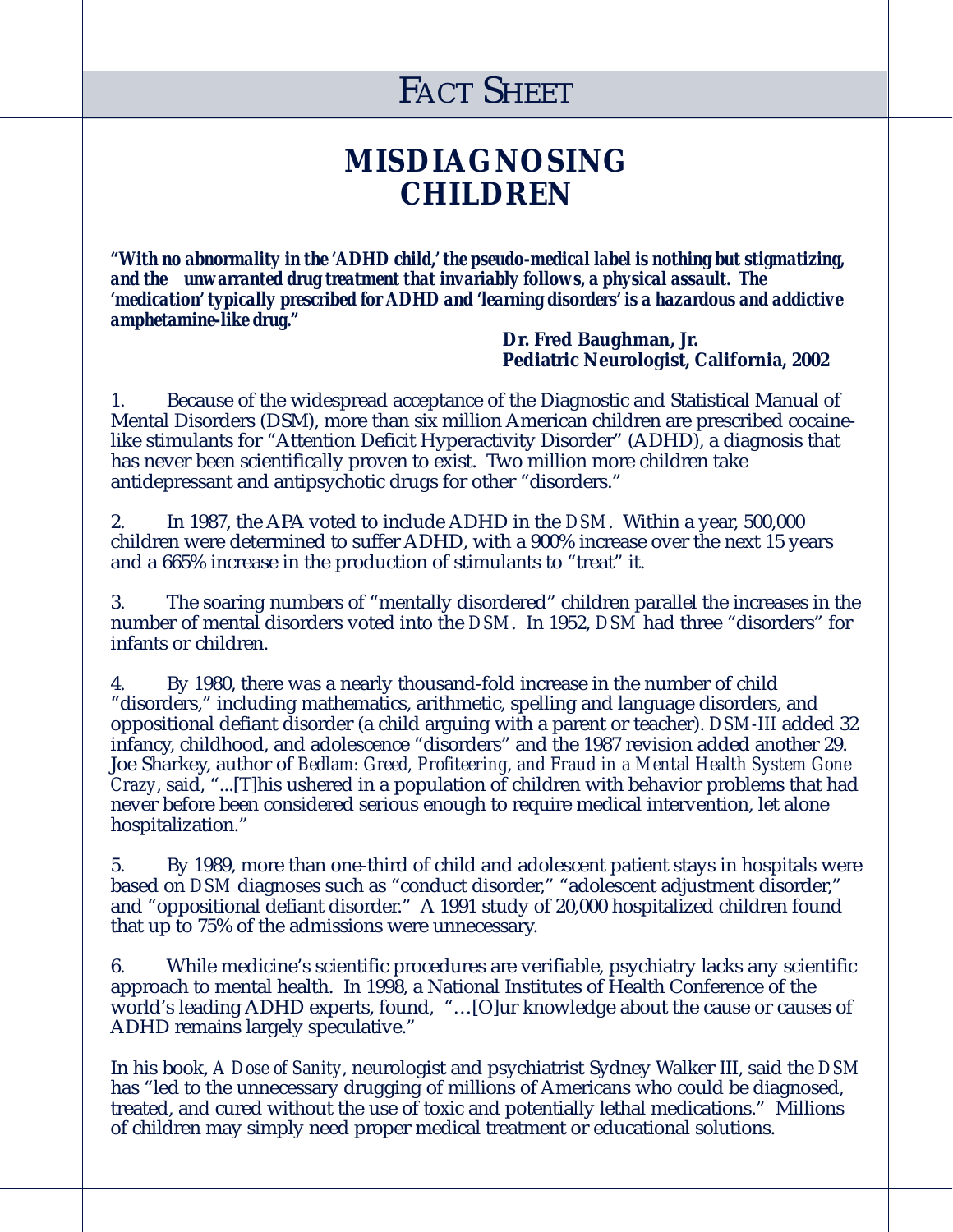### **SOARING PSYCHIATRIC DRUG COSTS**

1. A large percentage of mental health care costs covers psychiatric drugs that can damage the brain and physically harm patients, ensuring almost a lifetime of treatment—and insurance coverage. The cost of drugs generally is rising at three times the inflation rate.

2. Texas now spends more money on psychiatric drugs for low-income residents than on any other type of prescription drug. Those costs have more than doubled since 1996, when mental health medications were the third largest category of expenditures.

3. Psychiatrists and pharmaceutically-funded support groups demand insurance coverage for "newer medications" (atypicals), falsely claiming to offer real hope and treatment for "serious mental illness." While heralded as wonder drugs with fewer side effects than their predecessors, the latest neuroleptics have serious side effects: blindness, fatal blood clots, heart arrhythmia, birth defects, and extreme inner-anxiety.

4. The Food and Drug Administration found clinical trials for three atypicals were biased with fabricated stories of superiority enabling the drugs to be sold at *30 times* the price of the older discredited drugs.

5. In April 2003, *The Wall Street Journal* reported that between 1994 and 2002, 288 patients taking atypicals developed diabetes; 75 of them were seriously ill and 23 died. Atypicals can cause a potentially fatal depletion of white blood cells in up to 2% of patients; 36 patients in the clinical trials of four atypicals committed suicide; and 84 experienced such serious life-threatening effects that they required hospitalization.

6. In a study over eight years, the World Health Organization found patients determined to be schizophrenic in three economically disadvantaged countries—India, Nigeria, and Colombia—were dramatically better than patients in America and four other developed countries; 64% of the patients in the poorer countries were without symptoms and functioning well, compared to 18% in the United States. The difference? In the poor countries, only 16% of the patients were maintained on neuroleptic drugs. In prosperous countries, the figure was more than 60%.

7. The Selective Serotonin Reuptake Inhibitor (SSRI) antidepressants were promoted as safe and virtually side effect-free. In 2002, studies showed that up to 65% of the millions who had taken these were not sufficiently helped. Some experienced sexual dysfunction, emotional numbing, insomnia, weight gain, and memory lapses. On June 10, 2003, the UK government banned the use of Paxil on under-18s, citing suicidal tendencies caused by the drug. Similar warnings were then issued by the appropriate agencies in Canada and the United States.

Medical drugs are essential for treating and curing disease, but the same cannot be said of psychiatric drugs.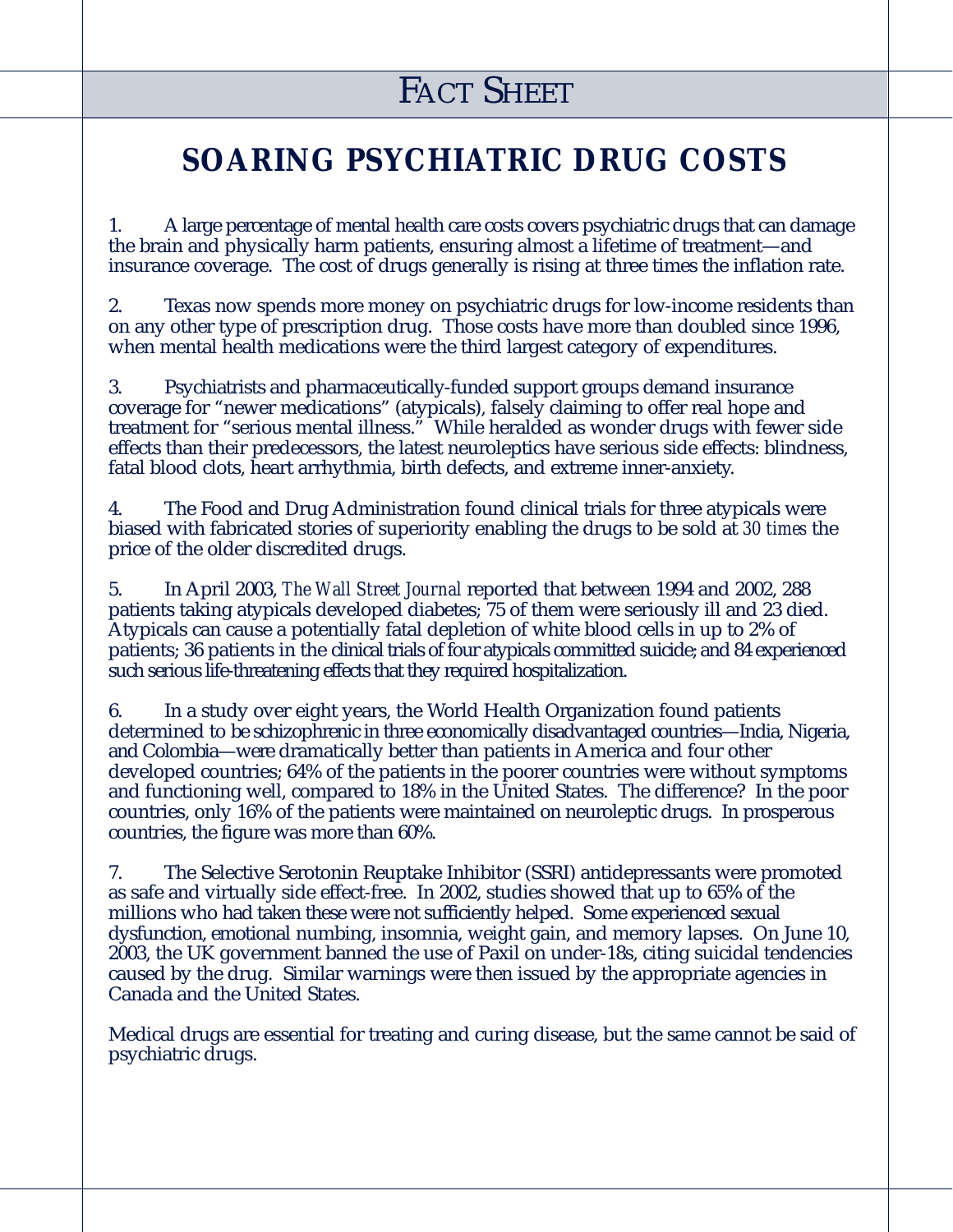### **FRAUD IN THE MENTAL HEALTH SYSTEM**

1. A 1992 study of Medicaid and Medicare insurance fraud in the United States, especially in New York, between 1977 and 1995, showed psychiatry commits more fraud than any other health care sector. Yet the U.S. psychiatric industry relentlessly lobbies for a greater share of the country's health care budget and insurance coverage.

2. The largest health care fraud suit in America's history involved the smallest sector of health care—mental health. After the Federal Bureau of Investigation and other federal agencies raided the offices and facilities of National Medical Enterprises in August 1993, the company paid out \$1.1 billion in criminal penalties and fines and to settle civil suits.

3. Recently, the U.S. Congressional Budget Office estimated that mental health parity would cost American taxpayers \$23 billion over the next 10 years. An estimated \$7 billion of this will be defrauded.

4. In 2001, Audit Review Service, a California company which specializes in the detection, documentation and recovery of fraudulent payments made to mental health providers, investigated a random sampling of bills from approximately 380 mental health providers. With a 68% provider-cooperation rate with the investigation, the company was able to document fraud in over 21% of the billings, accounting for \$861,994.00. With 32% of the psychiatric service providers refusing to cooperate, the company estimated an overall 30% fraud rate in mental health treatment billings.

5. The U.S. Office of the Inspector General reported in 2001 that one-third of outpatient mental health care services provided to Medicare beneficiaries were "medically unnecessary, billed incorrectly, rendered by unqualified providers, and undocumented or poorly documented," costing Medicare \$185 million in 1998 alone.

6. Psychiatrists have billed for: therapy that was given to people who were dead, services never rendered or delivered, treatments on days when the psychiatrist was out of town or on vacation, having sex with patients, and weight loss programs that were "treatment" for anorexia, which the patient didn't have.

7. According to a veteran California health care fraud investigator, one of the simplest ways to detect fraud is to review the drug prescription records of psychiatrists.

The untold individual harm and waste of mental health funds because of the *Diagnostic and Statistical Manual of Mental Disorders* requires psychiatrists and psychologists be held fully accountable. For health insurers, this means demanding refunds for mental health treatments that did not achieve a promised result or which resulted in proven harm to the individual.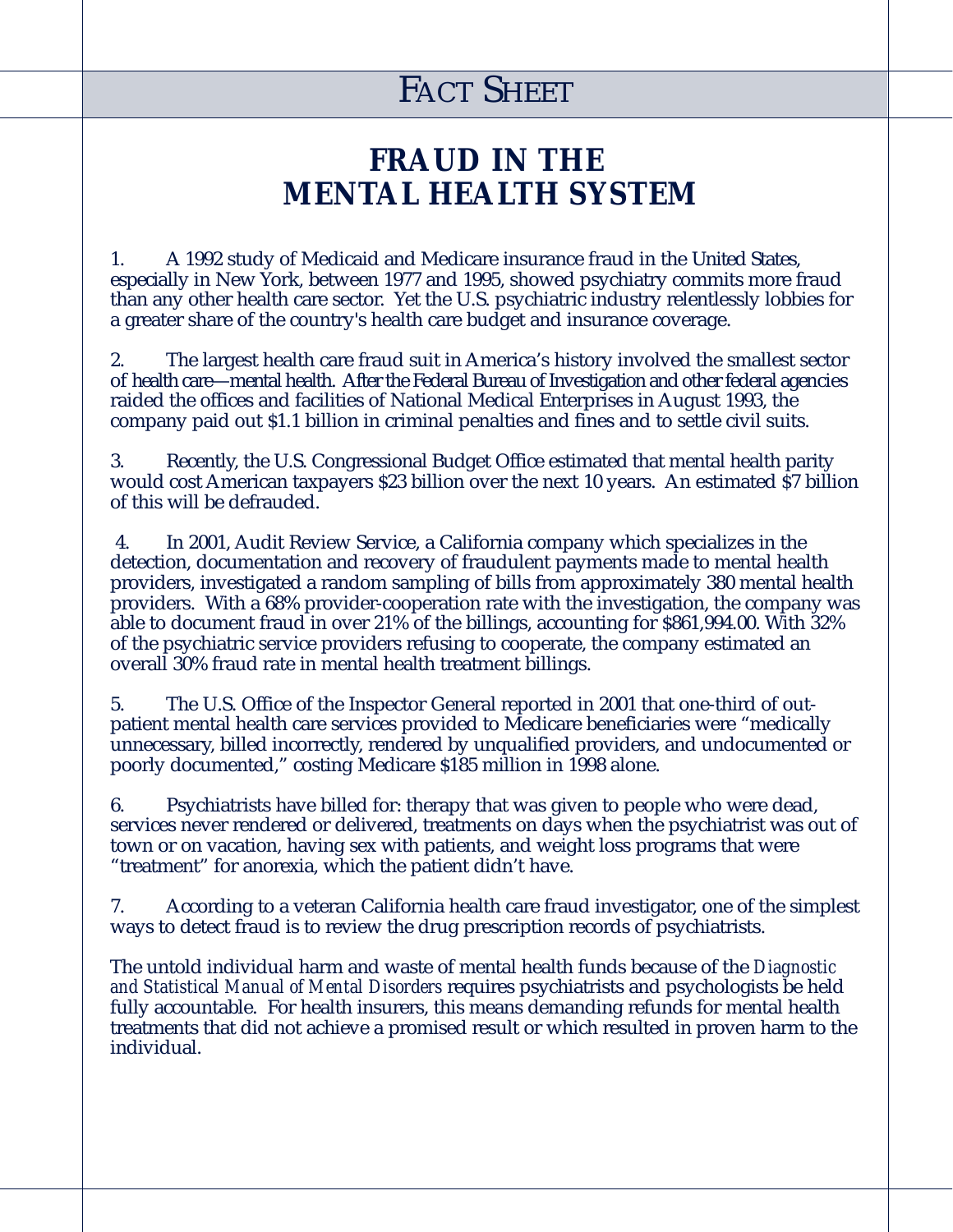

# **Supporting Articles and Media**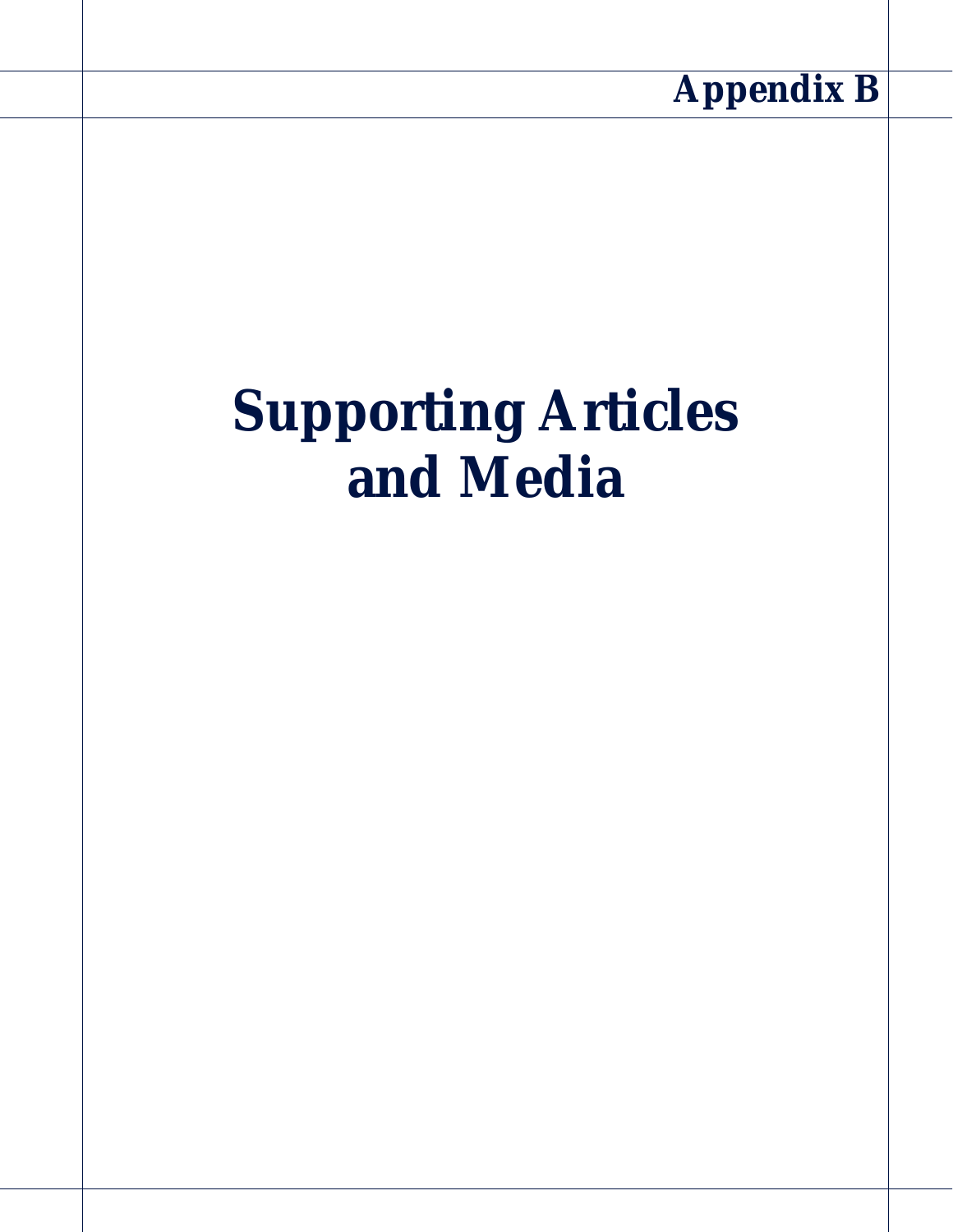### DIAGNOSIS BY DESIGN BY THOMAS SZASZ

*Dr. Thomas Szasz, Professor of Psychiatry Emeritus at the State University of New York Health Science Center and author of more than 25 books, has been internationally acclaimed as "one of the most important writers in present-day psychiatry." He writes:*

Using a poll surveying the nation's health, Parade magazine concluded that depression is "the third most common 'disease.'" Yet when the respondents were asked, "What is your greatest personal health concern for the future?" they did not even mention depression. They were concerned about cancer and heart disease.

Even though people have accepted the categorization of depression as a disease, they are not afraid of getting depression because they intuitively recognize that it is a personal problem, not a disease. They are afraid of getting cancer and heart disease because they know these are diseases—true medical problems—not just names.

Allen J. Frances, Professor of Psychiatry at Duke University Medical Center and Chair of the DSM-IV Task Force, writes: "DSM-IV is a manual of mental disorders, but it is by no means clear just what is a mental disorder.…There could arguably not be a worse term than mental disorder to describe the conditions classified in DSM-IV." Why, then, does the APA continue to use this term?

The primary function and goal of the DSMs is to lend credibility to the claim that certain behaviors, or more correctly, misbehaviors, are mental disorders and that such disorders are, therefore, medical diseases. Thus, pathological gambling enjoys the same status as myocardial infarction (blood clot in heart artery). In effect, the APA maintains that betting is something the patient cannot control; and that, generally, all psychiatric "symptoms" or "disorders" are outside the patient's control. I reject that claim as patently false.

The ostensible validity of the DSM is reinforced by psychiatry's claim that mental illnesses are brain diseases—a claim supposedly based on recent discoveries in neuroscience, made possible by imaging techniques for diagnosis and pharmacological agents for treatment. This is not true. There are no objective diagnostic tests to confirm or disconfirm the diagnosis of depression; the diagnosis can and must be made solely on the basis of the patient's appearance and behavior and the reports of others about his behavior.

There is no blood or other biological test to ascertain the presence or absence of a mental illness, as there is for most bodily diseases. If such a test were developed (for what, theretofore, had been considered a psychiatric illness), then the condition would cease to be a mental illness and would be classified, instead, as a symptom of a bodily disease.

If schizophrenia, for example, turns out to have a biochemical cause and cure, schizophrenia would no longer be one of the diseases for which a person would be involuntarily committed. In fact, it would then be treated by neurologists, and psychiatrists then have no more to do with it than they do with Glioblastoma [malignant tumor], Parkinsonism, and other diseases of the brain.